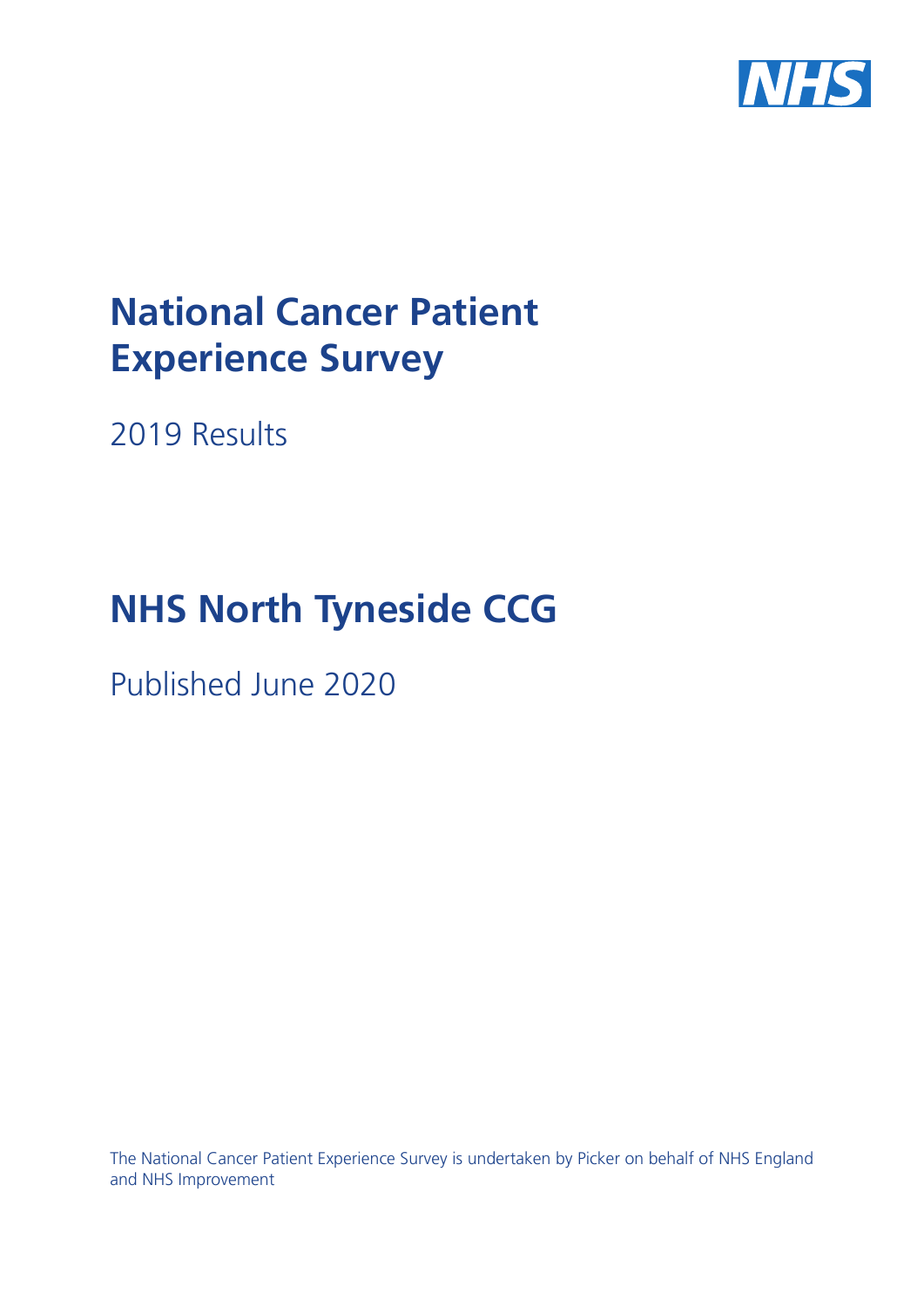# **Executive Summary** Case Mix Adjusted scores

#### **Cancer Dashboard Questions**

The following seven questions are included in phase 1 of the Cancer Dashboard developed by Public Health England and NHS England:

Q61. Patient's average rating of care scored from very poor to very good

| $\mathbf{0}$ | $\overline{2}$                                                | 3 | 5 | 6 | 7 | 8 | 9   | 10                                                                                            |  |
|--------------|---------------------------------------------------------------|---|---|---|---|---|-----|-----------------------------------------------------------------------------------------------|--|
|              |                                                               |   |   |   |   |   | 9.0 |                                                                                               |  |
|              |                                                               |   |   |   |   |   |     | Q18. Patient definitely involved as much as they wanted in decisions about care and treatment |  |
|              |                                                               |   |   |   |   |   |     | Q19. Patient given the name of a CNS who would support them through their treatment           |  |
|              | Q20. Patient found it very or quite easy to contact their CNS |   |   |   |   |   |     |                                                                                               |  |
|              |                                                               |   |   |   |   |   |     | Q39. Patient always felt they were treated with respect and dignity while in hospital         |  |
|              | leaving hospital                                              |   |   |   |   |   |     | Q41. Hospital staff told patient who to contact if worried about condition or treatment after |  |
| 53%          | treatment                                                     |   |   |   |   |   |     | Q55. General practice staff definitely did everything they could to support patient during    |  |

### **Questions Outside Expected Range**

|                                                                                                   |            | Case Mix Adjusted Scores   |                            |                   |
|---------------------------------------------------------------------------------------------------|------------|----------------------------|----------------------------|-------------------|
|                                                                                                   | 2019 Score | Lower<br>Expected<br>Range | Upper<br>Expected<br>Range | National<br>Score |
| O5. Received all the information needed about the test                                            | 98%        | 92%                        | 98%                        | 95%               |
| Q7. Test results explained in completely understandable way                                       | 88%        | 75%                        | 85%                        | 80%               |
| Q17. Patient definitely told about side effects that could affect them in the future              | 67%        | 51%                        | 62%                        | 57%               |
| Q32. Patient's family or someone close definitely felt able to talk to a doctor                   | 81%        | 65%                        | 80%                        | 72%               |
| Q34. Patient thought there were always or nearly always enough nurses on duty to care for<br>them | 73%        | 57%                        | 72%                        | 64%               |
| Q49. Beforehand patient completely had all information needed about chemotherapy<br>treatment     | 91%        | 79%                        | 90%                        | 84%               |
| Q53. Patient definitely given enough support from health or social services after treatment       | 57%        | 35%                        | 55%                        | 45%               |
| Q54. GP given enough information about patient's condition and treatment                          | 99%        | 93%                        | 98%                        | 95%               |
| Q58. Overall the administration of care was good or very good                                     | 95%        | 85%                        | 92%                        | 89%               |
| Q61. Patient's average rating of care scored from very poor to very good                          | 9.0        | 8.7                        | 9.0                        | 8.8               |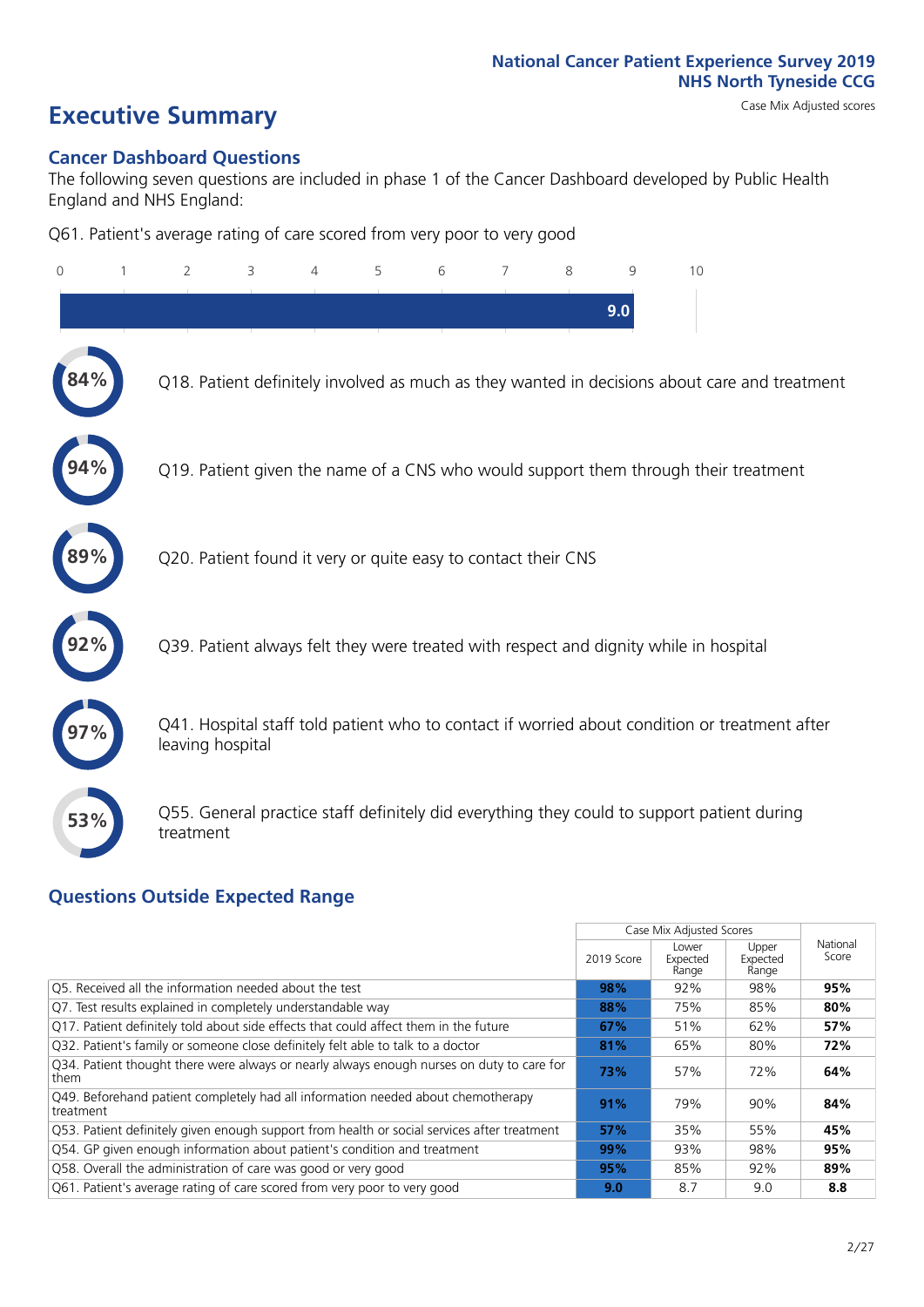# **Introduction**

The National Cancer Patient Experience Survey 2019 is the ninth iteration of the survey first undertaken in 2010. It has been designed to monitor national progress on cancer care; to provide information to drive local quality improvements; to assist commissioners and providers of cancer care; and to inform the work of the various charities and stakeholder groups supporting cancer patients.

The survey was overseen by a national Cancer Patient Experience Advisory Group. This Advisory Group set the principles and objectives of the survey programme and guided questionnaire development. The survey was commissioned and managed by NHS England. The survey provider, Picker, is responsible for designing, running and analysing the survey.

The 2019 survey involved 143 NHS Trusts. Out of 111,366 people, 67,858 people responded to the survey, yielding a response rate of 61%.

# **Methodology**

#### **Eligibility, eldwork and survey methods**

The sample for the survey included all adult (aged 16 and over) NHS patients, with a confirmed primary diagnosis of cancer, discharged from an NHS Trust after an inpatient episode or day case attendance for cancer related treatment in the months of April, May and June 2019. The fieldwork for the survey was undertaken between December 2019 and March 2020.

As in the previous four years, the survey used a mixed mode methodology. Questionnaires were sent by post, with two reminders where necessary, but also included an option to complete the questionnaire online. A Freephone helpline and email was available for respondents to opt out, ask questions about the survey, enable them to complete their questionnaire over the phone and provide access to a translation and interpreting facility for those whose first language was not English.

#### **Case-mix adjustment**

Both unadjusted and adjusted scores are presented in this report. Case-mix adjusted scores allows us to account for the impact that differing patient populations might have on results. By using the case-mix adjusted estimates we can obtain a greater understanding of how a CCG is performing given their patient population. The factors taken into account in this case-mix adjustment are gender, age, ethnic group, deprivation, and tumour group.

#### **Scoring methodology**

Fifty-two questions from the questionnaire are scored as these questions relate directly to patient experience. For all but one question (Q61), scores are presented as the percentage of positive responses out of all scored responses. For Q61, respondents rate their overall care on a scale of 0 to 10, of which the average was calculated for this question's presented score. The percentages in this report have been rounded to the nearest percentage point. Therefore, in some cases the figures do not appear to add up to 100%.

#### **Statistical significance**

In the reporting of 2019 results, appropriate statistical tests have been undertaken to identify unadjusted scores for which the change over time is 'statistically significant'. Thirty-seven scored questions in 2019 have been compared with those of 2018 and a statistically significant change between the two years has been reported where identified.

For the scored questions that are comparable beyond 2018, statistically significant change over the five years has also been reported where identified. A statistically significant difference means that the change in the result is very unlikely to have occurred by sampling variation.

#### **Suppression**

#### **Question-level suppression**

For scores where the base size per question is  $<$ 21, the score will be suppressed and replaced with an asterisk (\*). The base size will include neutral response options.

#### **Double suppression**

If any group within a particular sub-group breakdown (such as the tumour group breakdown) has <21 responses, then the figure for this particular group is suppressed and replaced with an asterisk (\*). If there is only one group within the sub-group breakdown that has <21 respondents, and is therefore suppressed, the group with the next lowest number of respondents is also supressed and replaced with an asterisk (\*) (regardless if it is greater than or less than 21).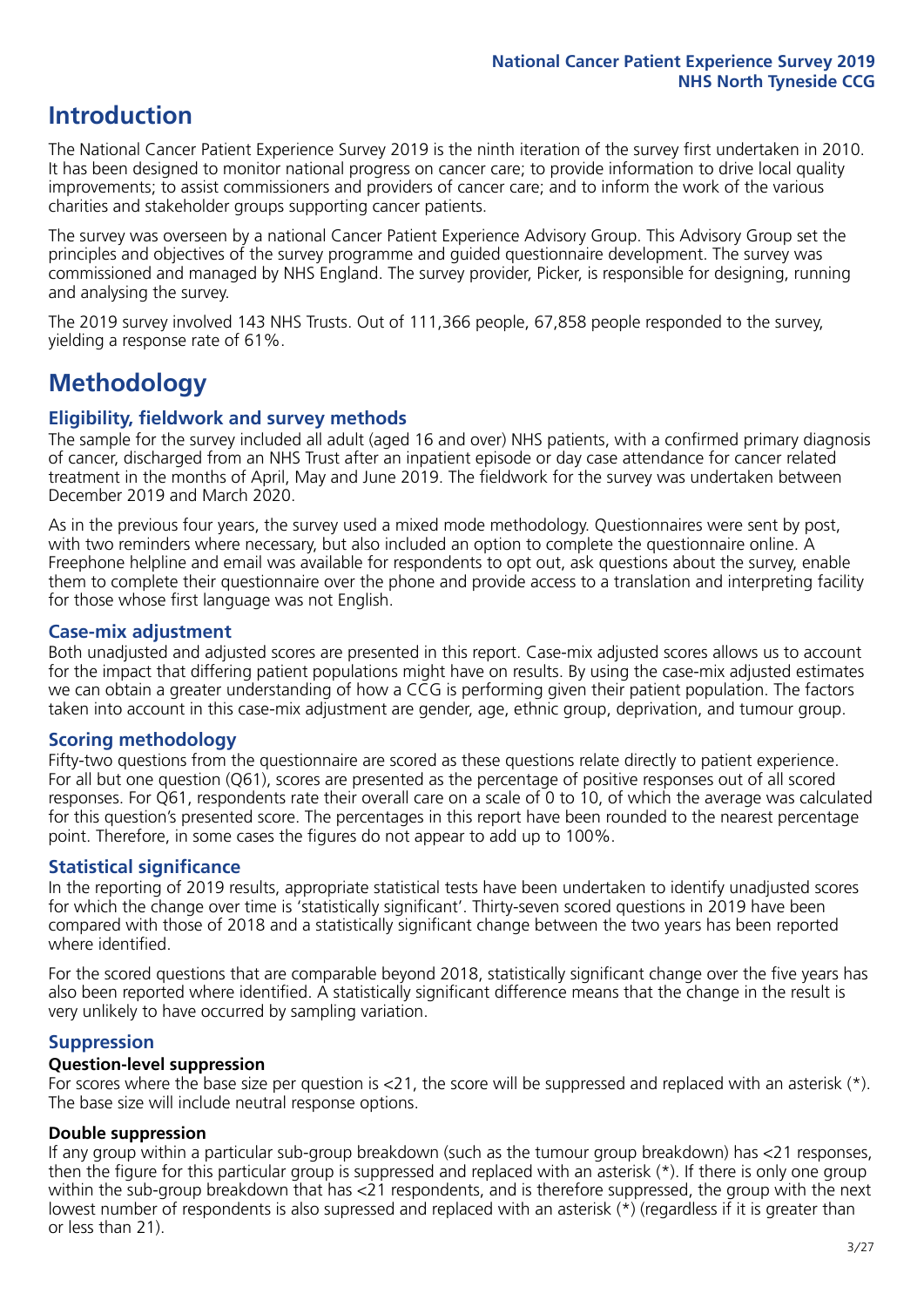# **Understanding the results**

This report shows how this CCG scored for each question in the survey, compared with national results and previous year's results. It is aimed at helping individual CCGs to understand their performance and identify areas for local improvement. Below is a description of the type of results presented within this report and how to understand them.

#### **Expected range charts**

The expected range charts in this report show a bar with the lowest and highest score received for each question nationally. Within this bar, an expected range is given (in grey) and a black diamond represents the actual score for this CCG.

CCGs whose score is above the upper limit of the expected range (in the dark blue) are positive outliers, with a score statistically significantly higher than the national mean. This indicates that the CCG performs better than what CCGs of the same size and demographics are expected to perform. The opposite is true if the score is below the lower limit of the expected range (in the light blue); these are negative outliers. For scores within the expected range (in the grey), the score is what we would expect given the CCG's size and demographics.

#### **Comparability tables**

The comparability tables show the 2018 and 2019 unadjusted scores for this CCG for each scored question. If there is a significant change from 2018 and 2019 or overall from 2015 to 2019, an arrow will be presented for the direction of change. The adjusted 2019 score will also be presented for each scored question along with the lower and upper expected range and national score. Scores above the upper limit of the expected range will be highlighted dark blue, scores below the lower limit of the expected range will be highlighted light blue, and scores within the lower and upper limit of the expected ranges will be highlighted grey.

#### **Tumour type tables**

The tumour type tables show the unadjusted scores for each scored question for each of the 13 tumour groups. The national score for that tumour group is also shown. Unadjusted scores for the same tumour type across different CCGs may not be comparable, as they do not account for the impact that differing patient populations might have on results. Central nervous system is abbreviated as 'CNS' and lower gastrointestinal tract is abbreviated as 'LGT' throughout this report.

#### **Year on year charts**

The year on year charts show five columns representing the unadjusted scores of the last five years (2015, 2016, 2017, 2018 and 2019) for each scored question.

#### **Notes on specific questions**

Following the development phase of the 2019 survey, several changes were made to the questionnaire. Six scored questions were amended (Q5, Q18, Q30, Q35, Q56 and Q60) and one non-scored question (Q29) was amended that impacted the comparability of questions Q30 to Q41. Of all questions changed or impacted by change, only Q60 is presented with historical comparisons; though the results should be interpreted with caution.

#### **Unadjusted data and case-mix adjusted data**

Unadjusted data should be used to see the actual responses from patients relating to the CCG. Case-mix adjusted data, together with expected ranges, should be used to understand whether the results are significantly higher or lower than national results taking account of the patient mix.

### **Further information**

This research was carried out in accordance with the international standard for organisations conducting social research (accreditation to ISO20252:2012; certificate number GB08/74322). The 2019 survey data has been produced and published in line with the Code of Practice for Official Statistics.

For more information on the methodology, please see the Technical Document. It can be viewed along with the 2019 questionnaire and survey quidance on the website at [www.ncpes.co.uk](https://www.ncpes.co.uk/supporting-documents). For all other outputs at National, Trust, CCG and Cancer Alliance level, please see the PDF reports, Excel tables and dashboards at [www.ncpes.co.uk.](https://www.ncpes.co.uk/current-results)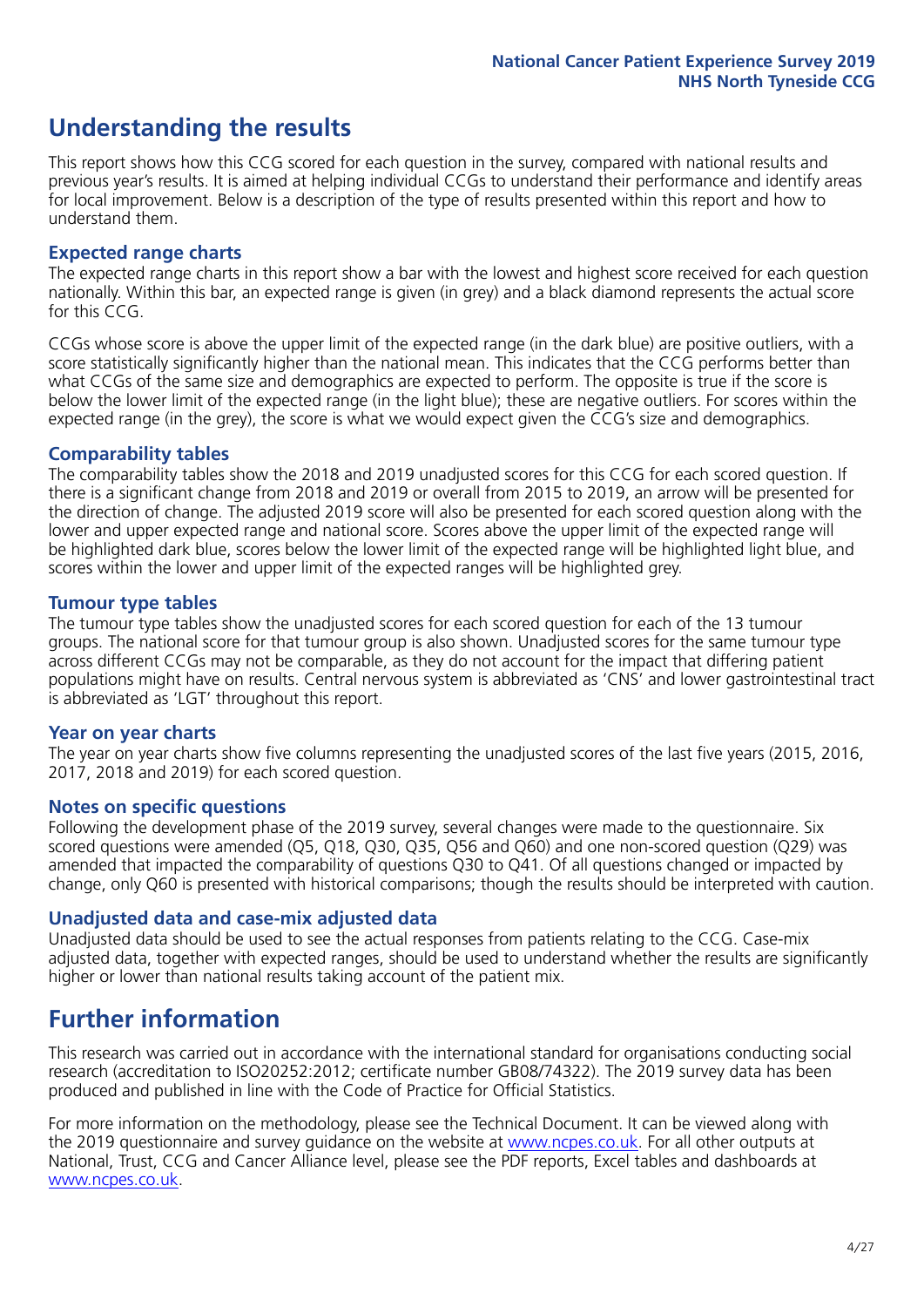### **Response Rate**

#### **Overall Response Rate**

352 patients responded out of a total of 543 patients, resulting in a response rate of 65%.

|            | Sample Size | Adjusted<br>Sample | Completed | Response Rate |
|------------|-------------|--------------------|-----------|---------------|
| <b>CCG</b> | 579         | 543                | 352       | 65%           |
| National   | 119.855     | 111.366            | 67.858    | 61%           |

#### **Respondents by Survey Type**

|                            | Number of<br>Respondents |
|----------------------------|--------------------------|
| Online                     | 37                       |
| Paper                      | 315                      |
| Phone                      | O                        |
| <b>Translation Service</b> |                          |

#### **Respondents by Tumour Group**

|                      | Number of<br>Respondents |
|----------------------|--------------------------|
| <b>Brain / CNS</b>   | $\mathcal{P}$            |
| <b>Breast</b>        | 75                       |
| Colorectal / LGT     | 41                       |
| Gynaecological       | 11                       |
| Haematological       | 68                       |
| <b>Head and Neck</b> | 9                        |
| Lung                 | 37                       |
| Prostate             | 19                       |
| Sarcoma              | $\mathcal{P}$            |
| Skin                 | 9                        |
| <b>Upper Gastro</b>  | 23                       |
| Urological           | 24                       |
| Other                | 32                       |

#### **Respondents by Age and Gender**

Respondents year of birth has been used to determine age. This information has been amalgamated into 8 age bands. The age and gender distribution for the CCG was as follows:

|        | Age 16-24 | Age 25-34 | Age 35-44 | Age 45-54 | Age 55-64 | Age 65-74 | Age 75-84 | Age 85+ | Total |
|--------|-----------|-----------|-----------|-----------|-----------|-----------|-----------|---------|-------|
| Male   |           |           |           |           | 24        | 69        | 46        |         | 159   |
| Female |           |           |           | 19        | 50        | 68        | 41        |         | 193   |
| Total  |           |           |           | 30        | 74        | 137       | 87        | i 4     | 352   |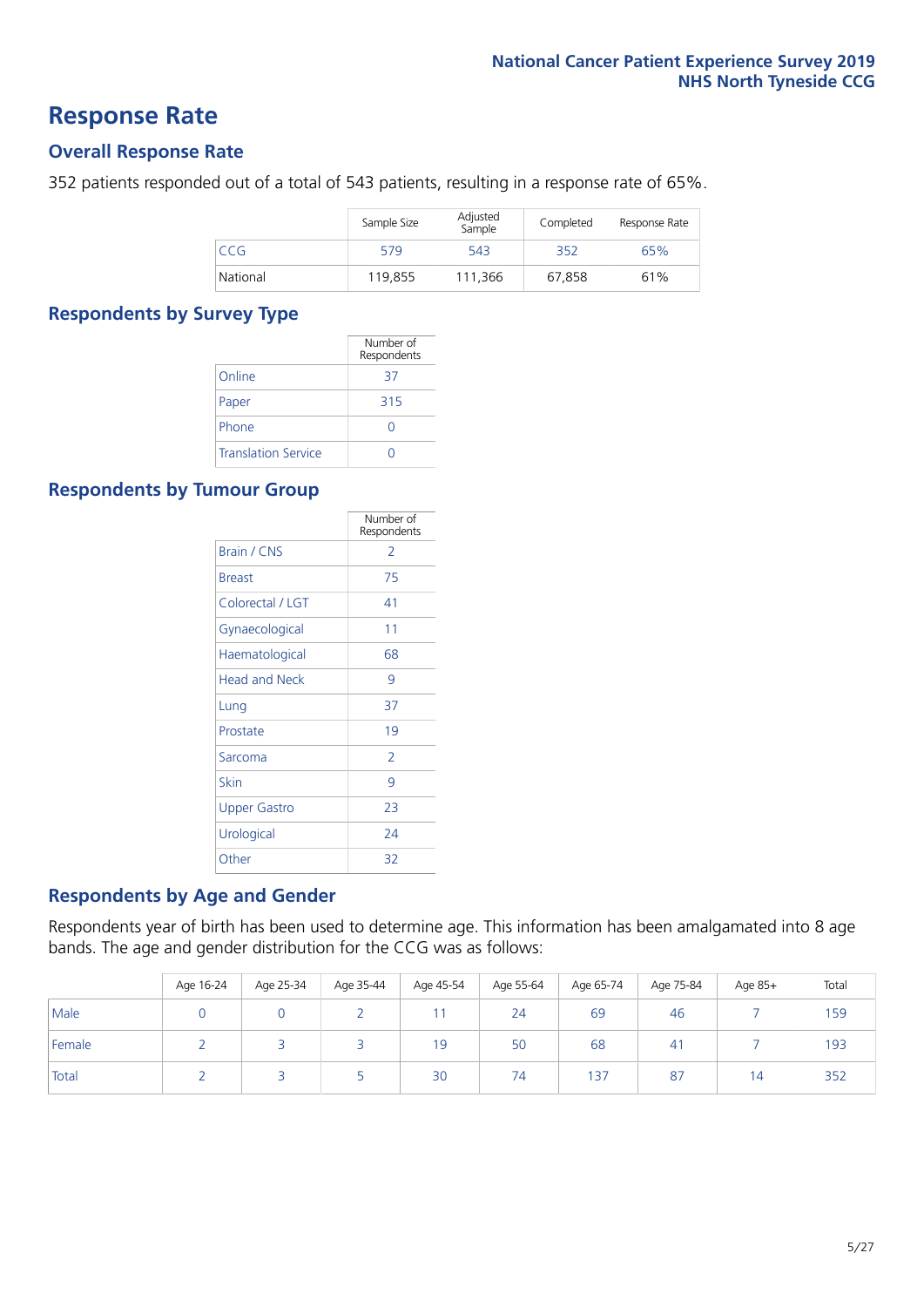# **Expected Range Charts**

| Lower Expected Range<br>Average                                                                                                                                                                                                                                                                                                                                                                                                                                                                                             |    |     | Upper Expected Range<br>Case Mix Adjusted Score |     |     |     |     |                        |                                      |                   |                 |
|-----------------------------------------------------------------------------------------------------------------------------------------------------------------------------------------------------------------------------------------------------------------------------------------------------------------------------------------------------------------------------------------------------------------------------------------------------------------------------------------------------------------------------|----|-----|-------------------------------------------------|-----|-----|-----|-----|------------------------|--------------------------------------|-------------------|-----------------|
| <b>SEEING YOUR GP</b><br>Q1. Saw GP once or twice before being told they needed to go to<br>hospital<br>Q2. Patient thought they were seen as soon as necessary                                                                                                                                                                                                                                                                                                                                                             | 0% | 10% | 20%                                             | 30% | 40% | 50% | 60% | 70%                    | 80%<br>80%                           | 86%               | 90% 100%        |
| <b>DIAGNOSTIC TESTS</b><br>Q5. Received all the information needed about the test<br>Q6. The length of time waiting for the test to be done was about<br>right<br>Q7. Test results explained in completely understandable way                                                                                                                                                                                                                                                                                               | 0% | 10% | 20%                                             | 30% | 40% | 50% | 60% | 70%                    | 80%                                  | 89%<br>88%        | 90% 100%<br>98% |
| <b>FINDING OUT WHAT WAS WRONG WITH YOU</b><br>Q10. Patient told they could bring a family member or friend when<br>first told they had cancer<br>Q11. Patient felt they were told sensitively that they had cancer<br>Q12. Patient completely understood the explanation of what was<br>wrong<br>Q13. Patient given easy to understand written information about<br>the type of cancer they had                                                                                                                             | 0% | 10% | 20%                                             | 30% | 40% | 50% | 60% | 70%                    | 80%<br>78%<br>75%<br>78%             | 88%               | 90% 100%        |
| <b>DECIDING THE BEST TREATMENT FOR YOU</b><br>Q14. Patient felt that treatment options were completely explained<br>Q15. Patient felt possible side effects were definitely explained in<br>an understandable way<br>Q16. Patient definitely given practical advice and support in dealing<br>with side effects of treatment<br>Q17. Patient definitely told about side effects that could affect<br>them in the future<br>Q18. Patient definitely involved as much as they wanted in<br>decisions about care and treatment | 0% | 10% | 20%                                             | 30% | 40% | 50% | 60% | 70%<br>72%<br>67%<br>♦ | 80%<br>76%<br>84%<br>$\blacklozenge$ | 90%<br>85%        | 100%            |
| <b>CLINICAL NURSE SPECIALIST (CNS)</b><br>Q19. Patient given the name of a CNS who would support them<br>through their treatment<br>Q20. Patient found it very or quite easy to contact their CNS<br>Q21. Patient got understandable answers to important questions<br>all or most of the time                                                                                                                                                                                                                              | 0% | 10% | 20%                                             | 30% | 40% | 50% | 60% | 70%                    | 80%                                  | 94%<br>89%<br>90% | 90% 100%        |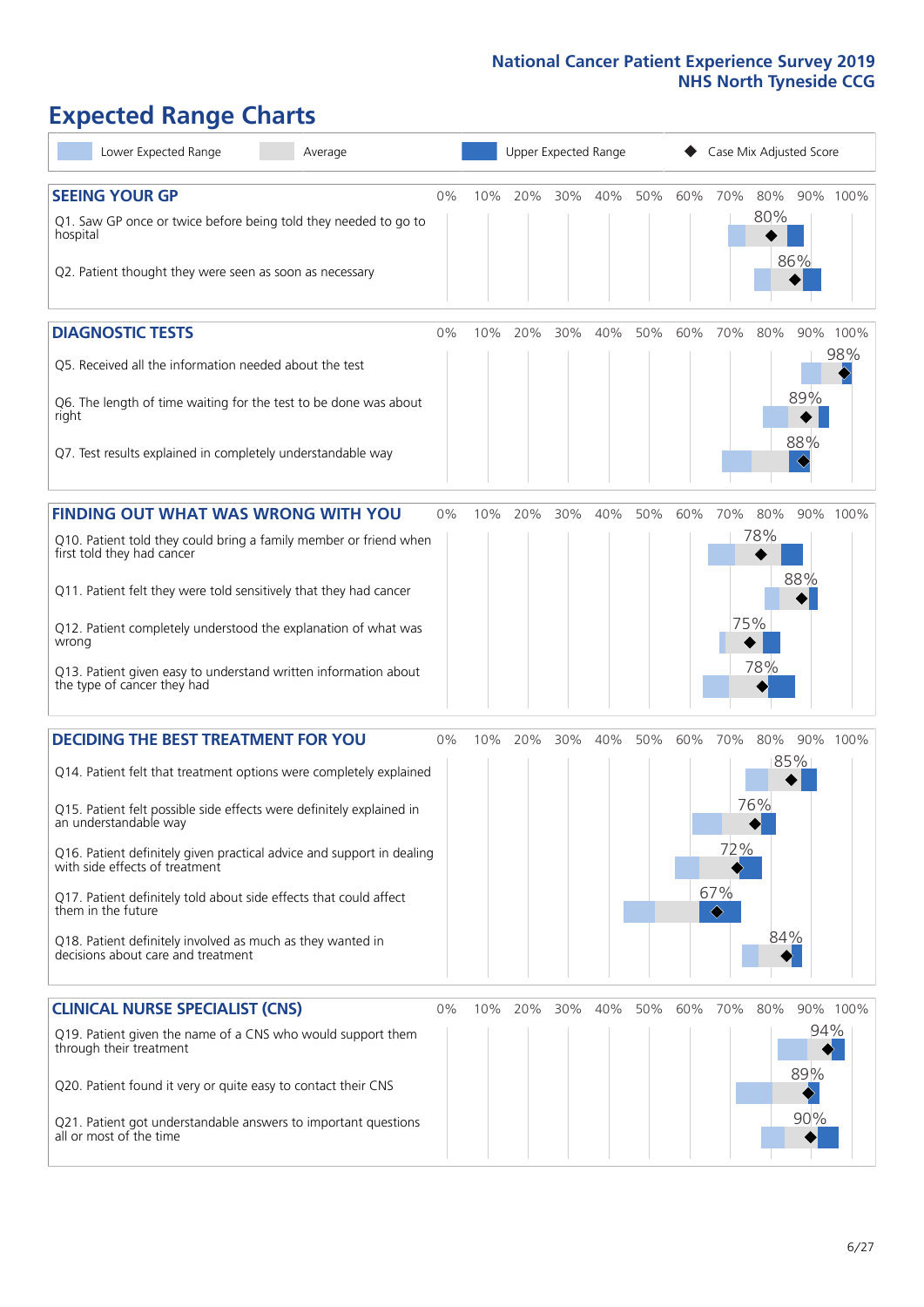# **Expected Range Charts**

| Lower Expected Range<br>Average                                                                                                                                                                                                                                                                                                                         |       |     |     |     | Upper Expected Range |     |     | Case Mix Adjusted Score |     |            |          |
|---------------------------------------------------------------------------------------------------------------------------------------------------------------------------------------------------------------------------------------------------------------------------------------------------------------------------------------------------------|-------|-----|-----|-----|----------------------|-----|-----|-------------------------|-----|------------|----------|
| <b>SUPPORT FOR PEOPLE WITH CANCER</b><br>Q22. Hospital staff gave information about support or self-help<br>groups for people with cancer<br>Q23. Hospital staff discussed or gave information about the impact<br>cancer could have on day to day activities<br>Q24. Hospital staff gave information on getting financial help or<br>possible benefits | $0\%$ | 10% | 20% | 30% | 40%                  | 50% | 60% | 70%<br>67%              | 80% | 89%<br>88% | 90% 100% |
| Q25. Hospital staff told patient they could get free prescriptions                                                                                                                                                                                                                                                                                      |       |     |     |     |                      |     |     |                         | 79% |            |          |
| <b>OPERATIONS</b>                                                                                                                                                                                                                                                                                                                                       | $0\%$ | 10% | 20% | 30% | 40%                  | 50% | 60% | 70%                     | 80% |            | 90% 100% |
| Q27. Beforehand, patient had all the information needed about the<br>operation<br>Q28. Afterwards, staff completely explained how operation had                                                                                                                                                                                                         |       |     |     |     |                      |     |     |                         | 81% |            | 99%      |
| gone in understandable way                                                                                                                                                                                                                                                                                                                              |       |     |     |     |                      |     |     |                         |     |            |          |
| <b>HOSPITAL CARE AS AN INPATIENT</b>                                                                                                                                                                                                                                                                                                                    | $0\%$ | 10% | 20% | 30% | 40%                  | 50% | 60% | 70%                     | 80% |            | 90% 100% |
| Q30. Hospital staff didn't talk in front of patient as if patient wasn't<br>there                                                                                                                                                                                                                                                                       |       |     |     |     |                      |     |     |                         |     | 86%<br>87% |          |
| Q31. Patient had confidence and trust in all doctors treating them                                                                                                                                                                                                                                                                                      |       |     |     |     |                      |     |     |                         |     |            |          |
| Q32. Patient's family or someone close definitely felt able to talk to<br>a doctor                                                                                                                                                                                                                                                                      |       |     |     |     |                      |     |     |                         | 81% |            |          |
| Q33. Patient had confidence and trust in all the ward nurses<br>treating them                                                                                                                                                                                                                                                                           |       |     |     |     |                      |     |     |                         | 80% |            |          |
| Q34. Patient thought there were always or nearly always enough<br>nurses on duty to care for them                                                                                                                                                                                                                                                       |       |     |     |     |                      |     |     | 73%<br>$\rightarrow$    |     |            |          |
| Q35. All hospital staff asked patient what name they prefer to be<br>called by                                                                                                                                                                                                                                                                          |       |     |     |     |                      |     |     |                         | 76% |            |          |
| Q36. Patient always given enough privacy when discussing<br>condition or treatment                                                                                                                                                                                                                                                                      |       |     |     |     |                      |     |     |                         |     | 85%        |          |
| Q37. Patient definitely found hospital staff to discuss worries or<br>fears during their inpatient visit                                                                                                                                                                                                                                                |       |     |     |     |                      |     | 56% |                         |     |            |          |
| Q38. Hospital staff definitely did everything they could to help<br>control pain                                                                                                                                                                                                                                                                        |       |     |     |     |                      |     |     |                         | 82% |            |          |
| Q39. Patient always felt they were treated with respect and dignity<br>while in hospital                                                                                                                                                                                                                                                                |       |     |     |     |                      |     |     |                         |     | 92%        |          |
| Q40. Patient given clear written information about what should or<br>should not do after leaving hospital                                                                                                                                                                                                                                               |       |     |     |     |                      |     |     |                         |     | 91%        |          |
| Q41. Hospital staff told patient who to contact if worried about<br>condition or treatment after leaving hospital                                                                                                                                                                                                                                       |       |     |     |     |                      |     |     |                         |     |            | 97%      |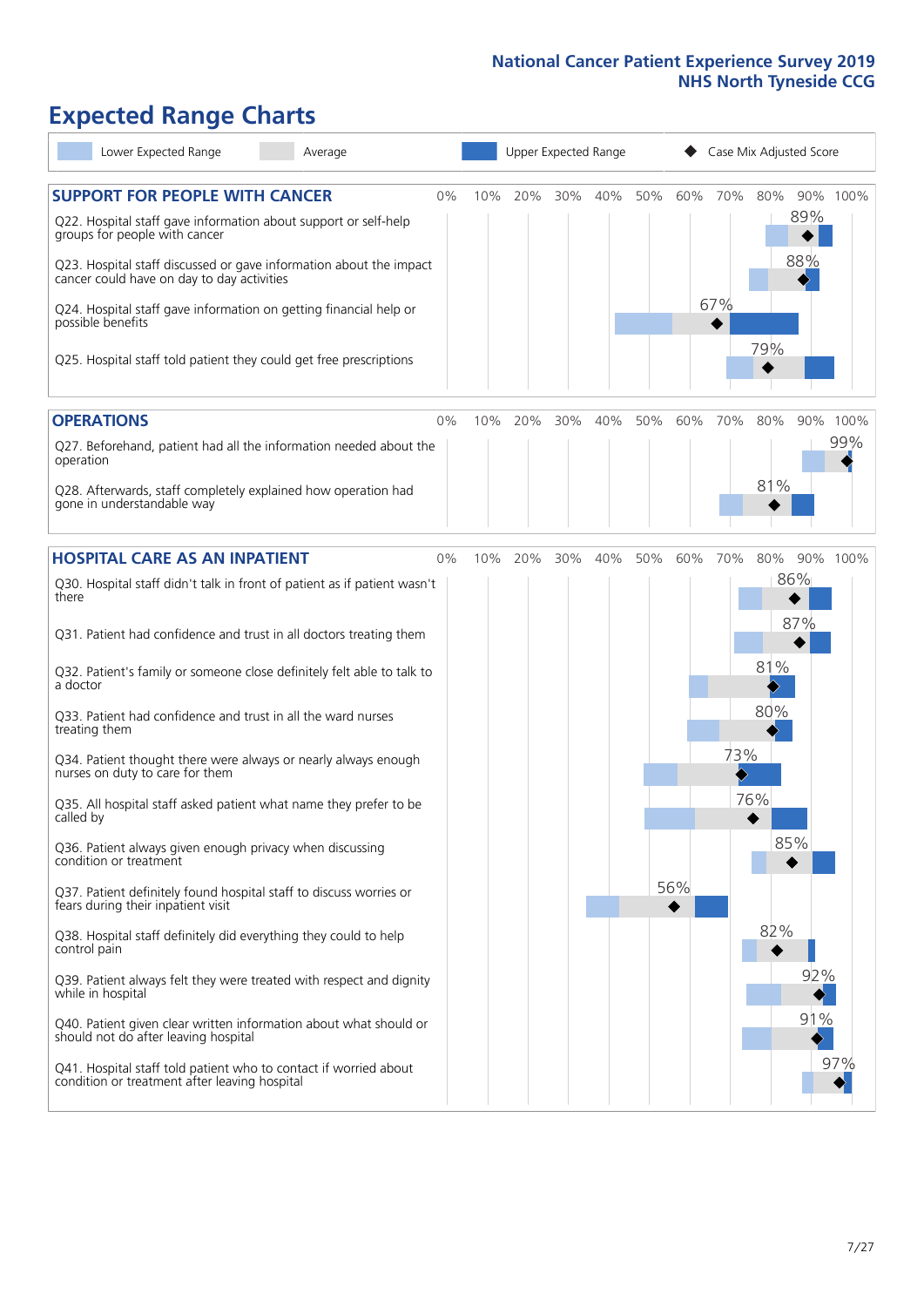# **Expected Range Charts**

|                                                        | Lower Expected Range                                                                                  | Average                                                                                                                         |       | Upper Expected Range |     |     |     |     | Case Mix Adjusted Score |     |                |                   |                 |
|--------------------------------------------------------|-------------------------------------------------------------------------------------------------------|---------------------------------------------------------------------------------------------------------------------------------|-------|----------------------|-----|-----|-----|-----|-------------------------|-----|----------------|-------------------|-----------------|
|                                                        | fears during their outpatient or day case visit                                                       | <b>HOSPITAL CARE AS A DAY PATIENT / OUTPATIENT 0%</b><br>Q43. Patient definitely found hospital staff to discuss worries or     |       | 10%                  | 20% | 30% | 40% | 50% | 60%                     |     | 70% 80%<br>75% |                   | 90% 100%<br>97% |
| outpatient appointment<br>about radiotherapy treatment |                                                                                                       | Q44. Cancer doctor had the right documents at patient's last<br>Q46. Beforehand patient completely had all information needed   |       |                      |     |     |     |     | 59%                     |     |                | 85%               |                 |
| about chemotherapy treatment                           | whether radiotherapy was working                                                                      | Q47. Patient completely given understandable information about<br>Q49. Beforehand patient completely had all information needed |       |                      |     |     |     |     |                         |     |                | 91%               |                 |
|                                                        | Q50. Patient given enough information about whether                                                   | chemotherapy was working in a completely understandable way                                                                     |       |                      |     |     |     |     |                         | 73% |                |                   |                 |
|                                                        | <b>HOME CARE AND SUPPORT</b>                                                                          |                                                                                                                                 | 0%    | 10%                  | 20% | 30% | 40% | 50% | 60%                     | 70% | 80%            |                   | 90% 100%        |
|                                                        | information needed to help care at home                                                               | Q51. Hospital staff definitely gave family or someone close all the                                                             |       |                      |     |     |     |     | 62%                     |     |                |                   |                 |
| services during treatment                              |                                                                                                       | Q52. Patient definitely given enough support from health or social                                                              |       |                      |     |     |     |     | 59%                     |     |                |                   |                 |
| services after treatment                               |                                                                                                       | Q53. Patient definitely given enough support from health or social                                                              |       |                      |     |     |     |     | 57%<br>$\Diamond$       |     |                |                   |                 |
|                                                        | <b>CARE FROM YOUR GENERAL PRACTICE</b>                                                                |                                                                                                                                 | 0%    | 10%                  | 20% | 30% | 40% | 50% | 60%                     | 70% | 80%            |                   | 90% 100%        |
| treatment                                              |                                                                                                       | Q54. GP given enough information about patient's condition and                                                                  |       |                      |     |     |     |     |                         |     |                |                   | 99%             |
| support patient during treatment                       |                                                                                                       | Q55. General practice staff definitely did everything they could to                                                             |       |                      |     |     |     | 53% |                         |     |                |                   |                 |
| <b>YOUR OVERALL NHS CARE</b>                           |                                                                                                       |                                                                                                                                 | $0\%$ | 10%                  | 20% | 30% | 40% | 50% | 60%                     | 70% | 80%            |                   | 90% 100%        |
| Q57. Patient given a care plan                         | well together to give best possible care                                                              | Q56. Different people treating and caring for patient always work                                                               |       |                      |     |     | 39% |     |                         |     | 77%            |                   |                 |
|                                                        |                                                                                                       | Q58. Overall the administration of care was good or very good                                                                   |       |                      |     |     |     |     |                         |     |                | 95%<br>$\Diamond$ |                 |
|                                                        | Q59. Patient felt length of time for attending clinics and<br>appointments for cancer was about right |                                                                                                                                 |       |                      |     |     |     |     |                         | 74% |                |                   |                 |
| take part in cancer research                           |                                                                                                       | Q60. Someone discussed with patient whether they would like to                                                                  |       |                      |     | 28% |     |     |                         |     |                |                   |                 |
|                                                        |                                                                                                       |                                                                                                                                 | 0     |                      | 2   | 3   | 4   | 5   | 6                       | 7   | 8              | 9                 | 10              |
| good                                                   |                                                                                                       | Q61. Patient's average rating of care scored from very poor to very                                                             |       |                      |     |     |     |     |                         |     |                | 9:0               |                 |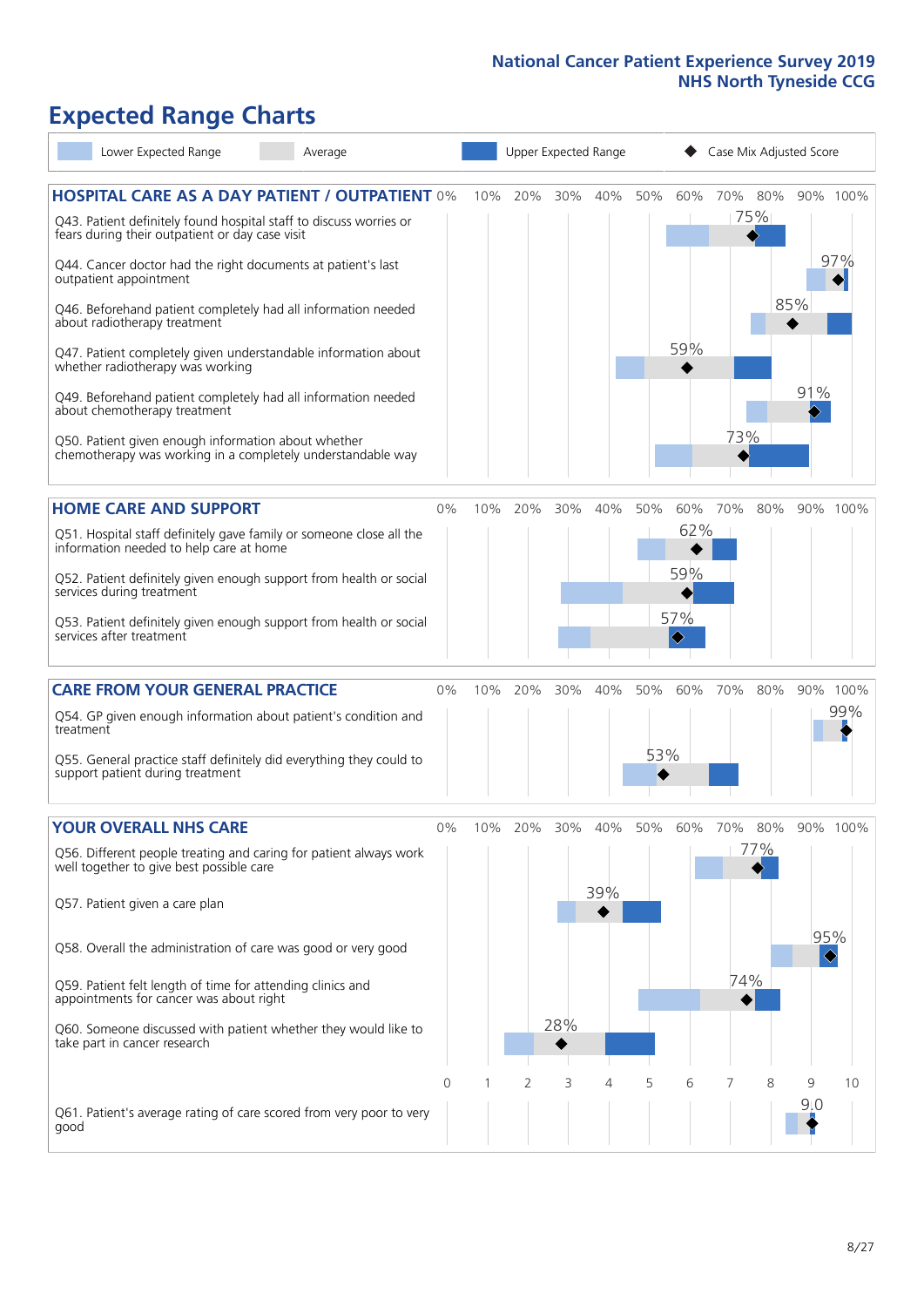# **Comparability Tables**

\* Indicates where a score has been suppressed because there are less than 21 responses.

\*\* No score available for 2018.

 $\triangle$  or  $\nabla$ 

Change 2018-2019: Indicates where 2019 score is significantly higher or lower than 2018 score Change Overall: Indicates significant change overall (2015, 2016, 2017, 2018 and 2019).

Adjusted Score below Lower Expected Range Adjusted Score between Upper and Lower Expected Ranges Adjusted Score above Upper Expected Range

|                                                                             | Unadjusted Scores<br>Case Mix Adjusted Scores |               |           |               |                        |                   |               |                |                                     |                   |
|-----------------------------------------------------------------------------|-----------------------------------------------|---------------|-----------|---------------|------------------------|-------------------|---------------|----------------|-------------------------------------|-------------------|
|                                                                             | 2018<br>n                                     | 2018<br>Score | 2019<br>n | 2019<br>Score | Change<br>2018<br>2019 | Change<br>Overall | 2019<br>Score | Lower<br>Range | Upper<br>Expected Expected<br>Range | National<br>Score |
| <b>SEEING YOUR GP</b>                                                       |                                               |               |           |               |                        |                   |               |                |                                     |                   |
| Q1. Saw GP once or twice before being told they needed to go<br>to hospital | 282                                           | 81%           | 239       | 80%           |                        |                   | 80%           | 74%            | 84%                                 | 79%               |
| Q2. Patient thought they were seen as soon as necessary                     | 372                                           | 86%           | 342       | 86%           |                        |                   | 86%           | 80%            | 88%                                 | 84%               |
|                                                                             |                                               |               |           |               |                        |                   |               |                |                                     |                   |

| <b>DIAGNOSTIC TESTS</b>                                                   |      |     |     |     |  |     |     |     |     |
|---------------------------------------------------------------------------|------|-----|-----|-----|--|-----|-----|-----|-----|
| O5. Received all the information needed about the test                    | $**$ | **  | 279 | 98% |  | 98% | 92% | 98% | 95% |
| Q6. The length of time waiting for the test to be done was<br>about right | 311  | 90% | 283 | 89% |  | 89% | 84% | 92% | 88% |
| Q7. Test results explained in completely understandable way               | 315  | 81% | 282 | 88% |  | 88% | 75% | 85% | 80% |

| <b>FINDING OUT WHAT WAS WRONG WITH YOU</b>                                                      |     |     |     |     |  |     |     |     |     |  |
|-------------------------------------------------------------------------------------------------|-----|-----|-----|-----|--|-----|-----|-----|-----|--|
| Q10. Patient told they could bring a family member or friend<br>when first told they had cancer | 338 | 76% | 321 | 78% |  | 78% | 71% | 83% | 77% |  |
| Q11. Patient felt they were told sensitively that they had cancer                               | 370 | 89% | 349 | 87% |  | 88% | 82% | 89% | 86% |  |
| Q12. Patient completely understood the explanation of what<br>was wrong                         | 373 | 75% | 352 | 74% |  | 75% | 69% | 78% | 73% |  |
| Q13. Patient given easy to understand written information<br>about the type of cancer they had  | 314 | 80% | 314 | 77% |  | 78% | 70% | 79% | 74% |  |

| <b>DECIDING THE BEST TREATMENT FOR YOU</b>                                                              |      |     |     |     |  |     |     |     |     |
|---------------------------------------------------------------------------------------------------------|------|-----|-----|-----|--|-----|-----|-----|-----|
| Q14. Patient felt that treatment options were completely<br>explained                                   | 335  | 85% | 320 | 85% |  | 85% | 79% | 88% | 83% |
| Q15. Patient felt possible side effects were definitely explained<br>in an understandable way           | 354  | 78% | 336 | 76% |  | 76% | 68% | 78% | 73% |
| Q16. Patient definitely given practical advice and support in<br>dealing with side effects of treatment | 352  | 75% | 337 | 72% |  | 72% | 62% | 72% | 67% |
| Q17. Patient definitely told about side effects that could affect<br>them in the future                 | 329  | 64% | 317 | 66% |  | 67% | 51% | 62% | 57% |
| Q18. Patient definitely involved as much as they wanted in<br>decisions about care and treatment        | $**$ | **  | 345 | 84% |  | 84% | 77% | 85% | 81% |

| <b>CLINICAL NURSE SPECIALIST (CNS)</b>                                                    |     |     |     |     |     |     |     |     |
|-------------------------------------------------------------------------------------------|-----|-----|-----|-----|-----|-----|-----|-----|
| [Q19] Patient given the name of a CNS who would support them<br>through their treatment   | 357 | 93% | 332 | 94% | 94% | 89% | 95% | 92% |
| Q20. Patient found it very or quite easy to contact their CNS                             | 298 | 87% | 274 | 90% | 89% | 80% | 89% | 85% |
| Q21. Patient got understandable answers to important<br>questions all or most of the time | 283 | 89% | 263 | 90% | 90% | 83% | 91% | 87% |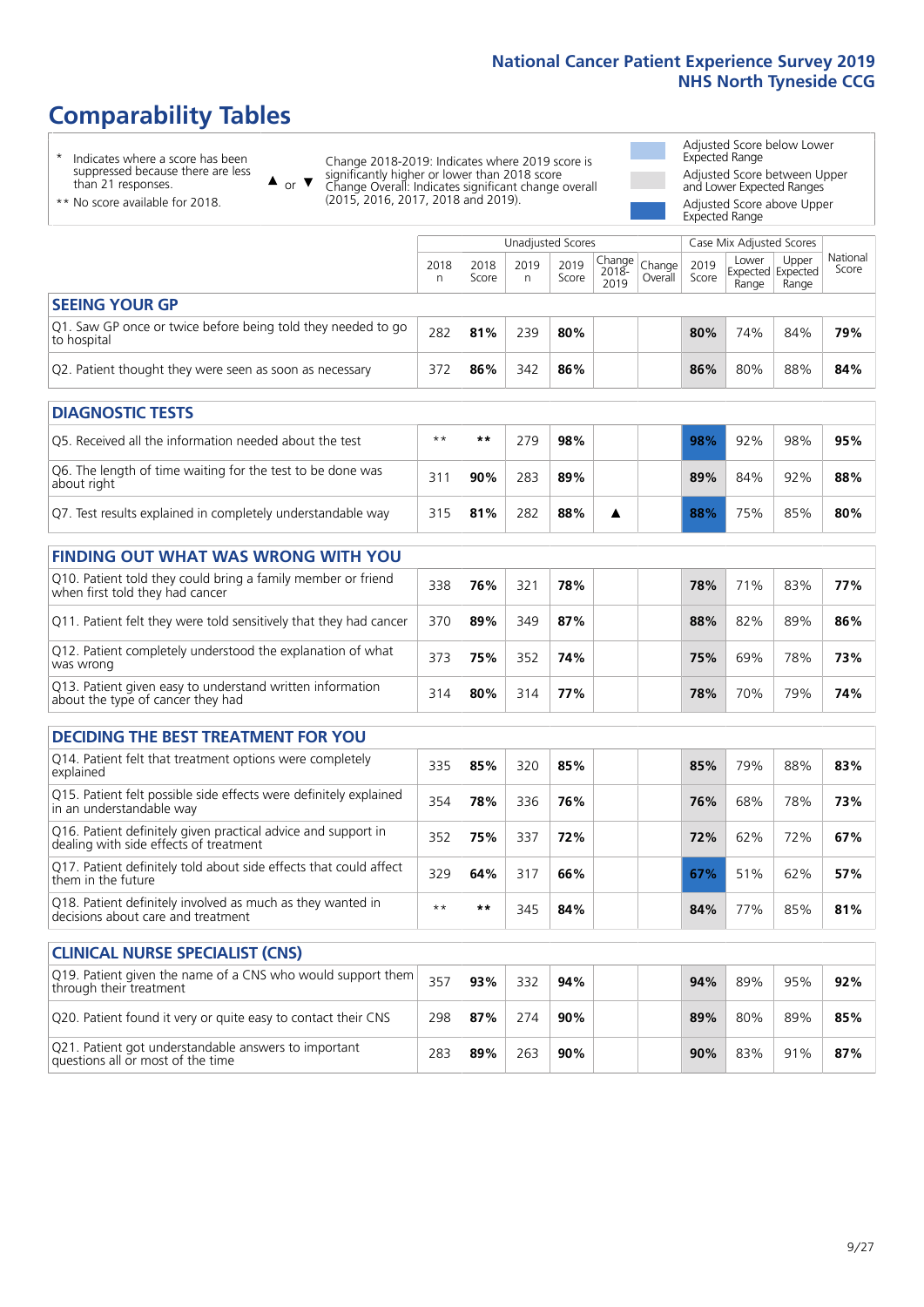# **Comparability Tables**

\* Indicates where a score has been suppressed because there are less than 21 responses.

\*\* No score available for 2018.

 $\triangle$  or  $\nabla$ 

Change 2018-2019: Indicates where 2019 score is significantly higher or lower than 2018 score Change Overall: Indicates significant change overall (2015, 2016, 2017, 2018 and 2019).

Adjusted Score below Lower Expected Range Adjusted Score between Upper and Lower Expected Ranges Adjusted Score above Upper Expected Range

|                                                                                                                   |              |               | <b>Unadjusted Scores</b> |               |                         |                   |               | Case Mix Adjusted Scores            |                |                   |
|-------------------------------------------------------------------------------------------------------------------|--------------|---------------|--------------------------|---------------|-------------------------|-------------------|---------------|-------------------------------------|----------------|-------------------|
|                                                                                                                   | 2018<br>n    | 2018<br>Score | 2019<br>n                | 2019<br>Score | Change<br>2018-<br>2019 | Change<br>Overall | 2019<br>Score | Lower<br>Expected Expected<br>Range | Upper<br>Range | National<br>Score |
| <b>SUPPORT FOR PEOPLE WITH CANCER</b>                                                                             |              |               |                          |               |                         |                   |               |                                     |                |                   |
| Q22. Hospital staff gave information about support or self-help<br>groups for people with cancer                  | 294          | 86%           | 275                      | 89%           |                         | ▲                 | 89%           | 84%                                 | 92%            | 88%               |
| Q23. Hospital staff discussed or gave information about the<br>impact cancer could have on day to day activities  | 247          | 84%           | 235                      | 88%           |                         |                   | 88%           | 79%                                 | 89%            | 84%               |
| Q24. Hospital staff gave information on getting financial help or<br>possible benefits                            | 210          | 64%           | 190                      | 68%           |                         |                   | 67%           | 56%                                 | 70%            | 63%               |
| Q25. Hospital staff told patient they could get free prescriptions                                                | 147          | 78%           | 142                      | 80%           |                         |                   | 79%           | 76%                                 | 88%            | 82%               |
| <b>OPERATIONS</b>                                                                                                 |              |               |                          |               |                         |                   |               |                                     |                |                   |
| Q27. Beforehand, patient had all the information needed about<br>the operation                                    | 204          | 96%           | 177                      | 99%           |                         |                   | 99%           | 93%                                 | 99%            | 96%               |
| Q28. Afterwards, staff completely explained how operation had<br>gone in understandable way                       | 204          | 82%           | 175                      | 81%           |                         |                   | 81%           | 73%                                 | 85%            | 79%               |
| <b>HOSPITAL CARE AS AN INPATIENT</b>                                                                              |              |               |                          |               |                         |                   |               |                                     |                |                   |
| Q30. Hospital staff didn't talk in front of patient as if patient<br>wasn't there                                 | $* *$        | $***$         | 154                      | 85%           |                         |                   | 86%           | 78%                                 | 89%            | 84%               |
| Q31. Patient had confidence and trust in all doctors treating<br>them                                             | $* *$        | $***$         | 155                      | 86%           |                         |                   | 87%           | 78%                                 | 90%            | 84%               |
| Q32. Patient's family or someone close definitely felt able to talk<br>to a doctor                                | $**$         | $***$         | 131                      | 80%           |                         |                   | 81%           | 65%                                 | 80%            | 72%               |
| Q33. Patient had confidence and trust in all the ward nurses<br>treating them                                     | $**$         | $***$         | 155                      | 80%           |                         |                   | 80%           | 67%                                 | 81%            | 74%               |
| Q34. Patient thought there were always or nearly always<br>enough nurses on duty to care for them                 | $* *$        | $***$         | 155                      | 72%           |                         |                   | 73%           | 57%                                 | 72%            | 64%               |
| Q35. All hospital staff asked patient what name they prefer to<br>be called by                                    | $**$         | $***$         | 154                      | 77%           |                         |                   | 76%           | 61%                                 | 80%            | 71%               |
| Q36. Patient always given enough privacy when discussing<br>condition or treatment                                | $**$         | $***$         | 154                      | 84%           |                         |                   | 85%           | 79%                                 | 90%            | 85%               |
| Q37. Patient definitely found hospital staff to discuss worries or<br>fears during their inpatient visit          | $**$         | $***$         | 110                      | 55%           |                         |                   | 56%           | 43%                                 | 61%            | 52%               |
| Q38. Hospital staff definitely did everything they could to help<br>control pain                                  | $* *$        | $**$          | 135                      | 81%           |                         |                   | 82%           | 76%                                 | 89%            | 83%               |
| Q39. Patient always felt they were treated with respect and<br>dignity while in hospital                          | $\star\star$ | $***$         | 154                      | 92%           |                         |                   | 92%           | 83%                                 | 93%            | 88%               |
| Q40. Patient given clear written information about what should<br>or should not do after leaving hospital         | $**$         | $***$         | 140                      | 91%           |                         |                   | 91%           | 80%                                 | 92%            | 86%               |
| Q41. Hospital staff told patient who to contact if worried about<br>condition or treatment after leaving hospital | $**$         | $***$         | 148                      | 97%           |                         |                   | 97%           | 91%                                 | 98%            | 94%               |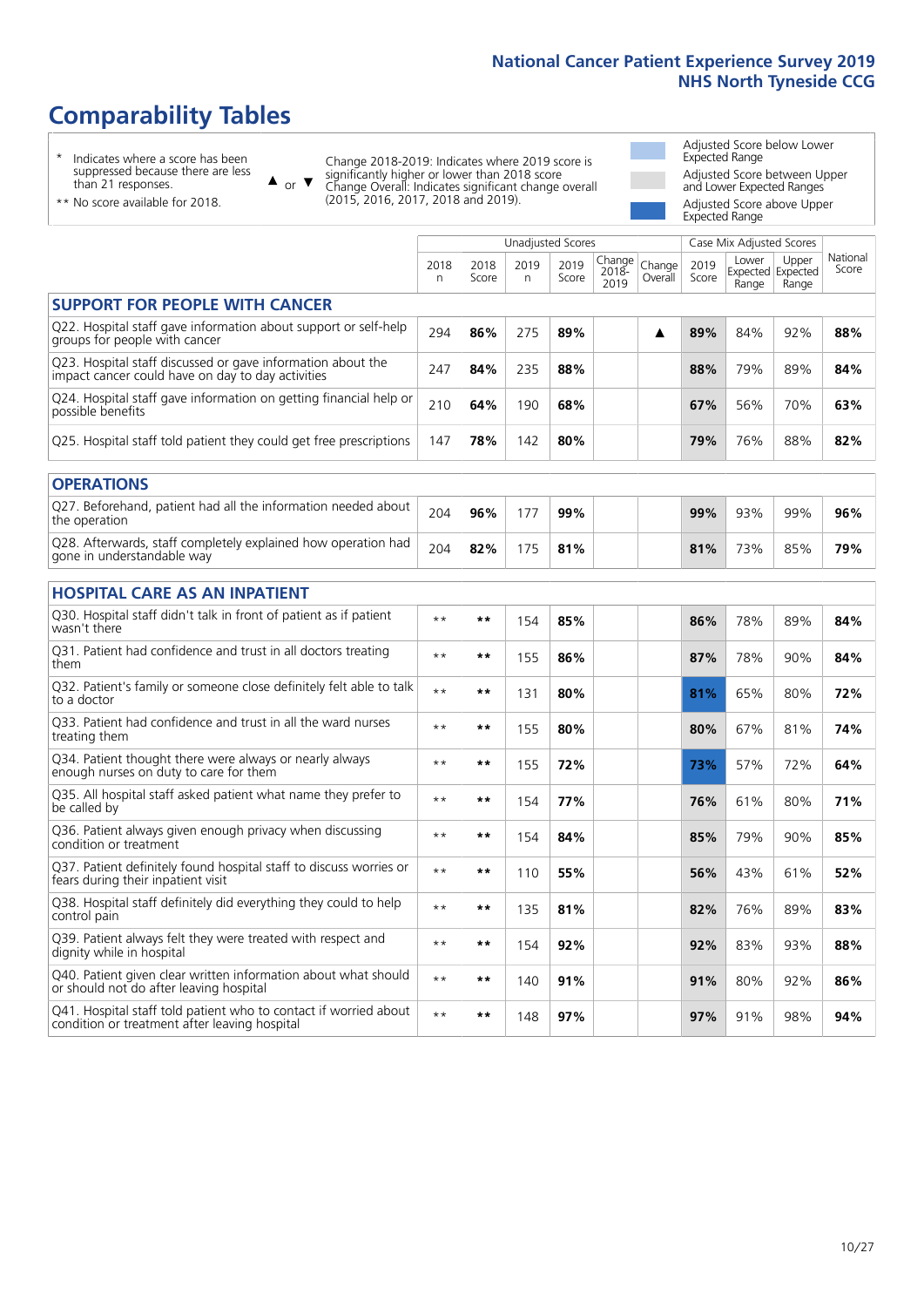Unadjusted Scores **Case Mix Adjusted Scores** 

# **Comparability Tables**

\* Indicates where a score has been suppressed because there are less than 21 responses.

 $\triangle$  or  $\nabla$ 

Change 2018-2019: Indicates where 2019 score is significantly higher or lower than 2018 score Change Overall: Indicates significant change overall (2015, 2016, 2017, 2018 and 2019).

Adjusted Score below Lower Expected Range Adjusted Score between Upper and Lower Expected Ranges Adjusted Score above Upper Expected Range

| ** No score available for 2018. |
|---------------------------------|
|---------------------------------|

|                                                                                                                       | 2018<br>n | 2018<br>Score | 2019<br>n | 2019<br>Score | Change<br>$2018 -$<br>2019 | Change<br>Overall | 2019<br>Score | Lower<br>Range | Upper<br>Expected Expected<br>Range | National<br>Score |
|-----------------------------------------------------------------------------------------------------------------------|-----------|---------------|-----------|---------------|----------------------------|-------------------|---------------|----------------|-------------------------------------|-------------------|
| <b>HOSPITAL CARE AS A DAY PATIENT / OUTPATIENT</b>                                                                    |           |               |           |               |                            |                   |               |                |                                     |                   |
| Q43. Patient definitely found hospital staff to discuss worries or<br>fears during their outpatient or day case visit | 275       | 71%           | 247       | 76%           |                            |                   | 75%           | 65%            | 76%                                 | 71%               |
| Q44. Cancer doctor had the right documents at patient's last<br>outpatient appointment                                | 328       | 97%           | 305       | 97%           |                            |                   | 97%           | 94%            | 98%                                 | 96%               |
| Q46. Beforehand patient completely had all information needed<br>about radiotherapy treatment                         | 82        | 84%           | 77        | 86%           |                            |                   | 85%           | 79%            | 94%                                 | 86%               |
| Q47. Patient completely given understandable information<br>about whether radiotherapy was working                    | 72        | 61%           | 76        | 61%           |                            |                   | 59%           | 49%            | 71%                                 | 60%               |
| Q49. Beforehand patient completely had all information needed<br>about chemotherapy treatment                         | 198       | 84%           | 185       | 91%           |                            |                   | 91%           | 79%            | 90%                                 | 84%               |
| Q50. Patient given enough information about whether<br>chemotherapy was working in a completely understandable way    | 180       | 78%           | 176       | 74%           |                            |                   | 73%           | 61%            | 75%                                 | 68%               |
| <b>HOME CARE AND SUPPORT</b>                                                                                          |           |               |           |               |                            |                   |               |                |                                     |                   |
| Q51. Hospital staff definitely gave family or someone close all<br>the information needed to help care at home        | 298       | 66%           | 276       | 62%           |                            |                   | 62%           | 54%            | 66%                                 | 60%               |
| Q52. Patient definitely given enough support from health or<br>social services during treatment                       | 208       | 62%           | 181       | 60%           |                            |                   | 59%           | 43%            | 61%                                 | 52%               |
| Q53. Patient definitely given enough support from health or<br>social services after treatment                        | 125       | 58%           | 101       | 57%           |                            |                   | 57%           | 35%            | 55%                                 | 45%               |
| <b>CARE FROM YOUR GENERAL PRACTICE</b>                                                                                |           |               |           |               |                            |                   |               |                |                                     |                   |
| Q54. GP given enough information about patient's condition<br>and treatment                                           | 333       | 98%           | 301       | 99%           |                            |                   | 99%           | 93%            | 98%                                 | 95%               |
| Q55. General practice staff definitely did everything they could<br>to support patient during treatment               | 257       | 63%           | 235       | 53%           |                            |                   | 53%           | 52%            | 65%                                 | 58%               |
| <b>YOUR OVERALL NHS CARE</b>                                                                                          |           |               |           |               |                            |                   |               |                |                                     |                   |
| Q56. Different people treating and caring for patient always<br>work well together to give best possible care         | $* *$     | $***$         | 339       | 77%           |                            |                   | 77%           | 68%            | 78%                                 | 73%               |
| Q57. Patient given a care plan                                                                                        | 296       | 41%           | 261       | 38%           |                            |                   | 39%           | 32%            | 43%                                 | 38%               |
| Q58. Overall the administration of care was good or very good                                                         | 372       | 91%           | 344       | 95%           |                            |                   | 95%           | 85%            | 92%                                 | 89%               |
| Q59. Patient felt length of time for attending clinics and<br>appointments for cancer was about right                 | 371       | 78%           | 337       | 74%           |                            |                   | 74%           | 63%            | 76%                                 | 69%               |
| Q60. Someone discussed with patient whether they would like<br>to take part in cancer research                        | 353       | 25%           | 326       | 29%           |                            |                   | 28%           | 21%            | 39%                                 | 30%               |
| Q61. Patient's average rating of care scored from very poor to<br>very good                                           | 364       | 9.0           | 337       | 9.0           |                            |                   | 9.0           | 8.7            | 9.0                                 | 8.8               |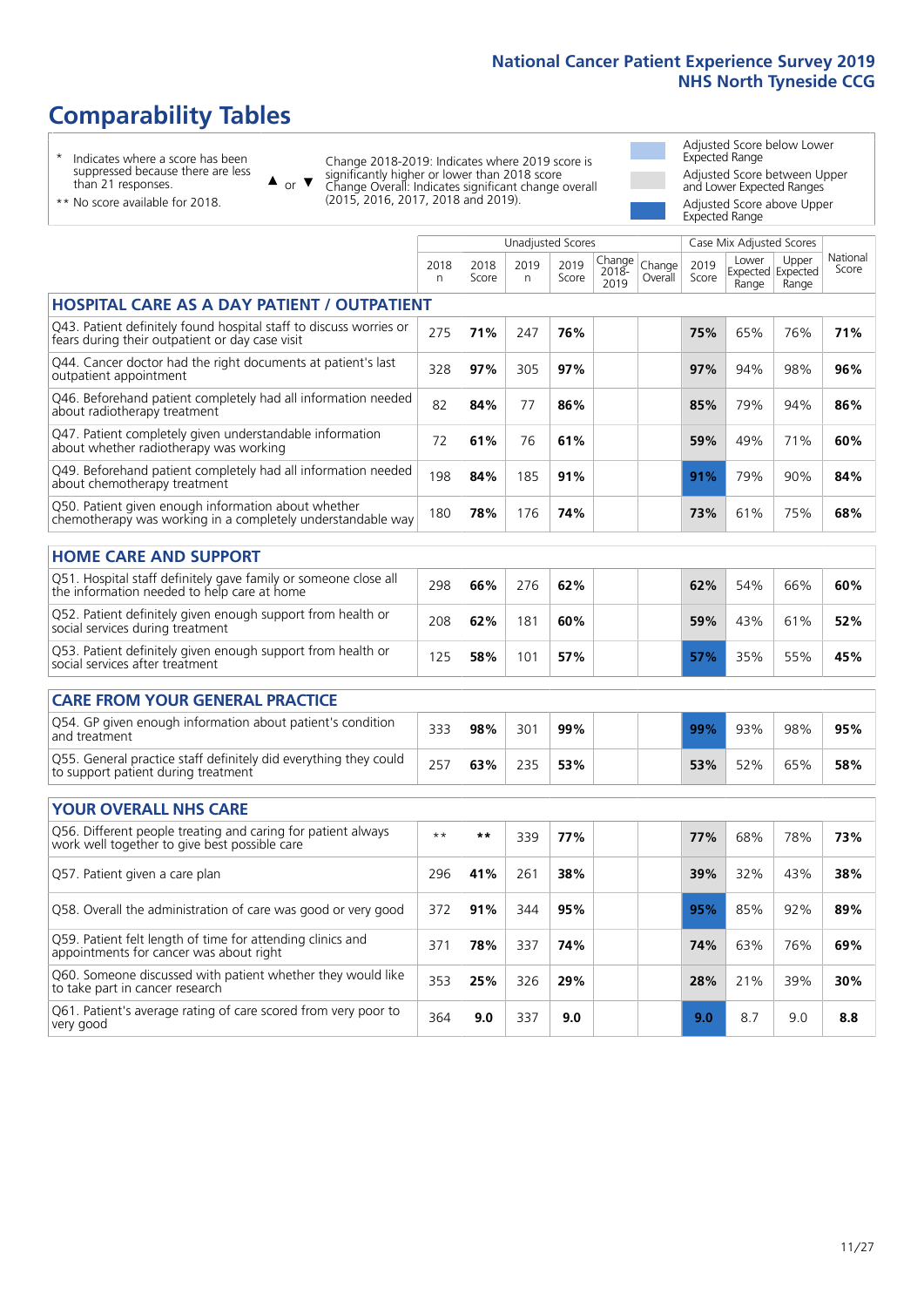# **Tumour Type Tables**

- \* Indicates where a score has been suppressed because there are less than 21 responses.
- n.a. Indicates that there were no respondents for that tumour group.

| <b>SEEING YOUR GP</b>                           |            |         |               |            |                    |                |                                   |      | Tumour Group |         |      |                 |                                         |         |                |
|-------------------------------------------------|------------|---------|---------------|------------|--------------------|----------------|-----------------------------------|------|--------------|---------|------|-----------------|-----------------------------------------|---------|----------------|
|                                                 |            | Brain   | <b>Breast</b> | Colorectal | ᠊ᢛ<br>Gynaecologic | Haematological | Head and<br>Neck                  | Lung | Prostate     | Sarcoma | Skin | Upper<br>Gastro | $\sigma$<br>Irologica                   | Other   | All<br>Cancers |
| Q1. Saw GP once or twice before being told they | <b>CCG</b> | $\star$ |               | 95% 73%    |                    | 69%            | $\star$                           | 82%  | $\star$      | $\star$ |      | 86%             | $\star$                                 | $\star$ | 80%            |
| needed to go to hospital                        | National   | 59%     |               |            | 94% 75% 77%        |                | 67%   79%   71%   82%   71%   90% |      |              |         |      |                 | 74% 83% 74% 79%                         |         |                |
| Q2. Patient thought they were seen as soon as   | <b>CCG</b> | $\star$ |               | 92% 83%    | $\star$            | 85%            | $\star$                           | 91%  | $\star$      | $\star$ |      |                 | 83% 83% 78% 86%                         |         |                |
| necessary                                       | National   | 79%     |               | 89% 83%    |                    |                |                                   |      |              |         |      |                 | 81% 82% 81% 84% 86% 69% 85% 79% 85% 79% |         | 84%            |

#### **DIAGNOSTIC TESTS** Tumour Group

|                                                                   |              | Brain<br>CNS | <b>Breast</b> | Colorectal<br>LGT | ᠊ᢛ<br>Gynaecologic | Haematological | Head and<br>Neck | Lung        | Prostate | Sarcoma | Skin    | Upper<br>Gastro | rological                                           | Other       | All<br>Cancers |
|-------------------------------------------------------------------|--------------|--------------|---------------|-------------------|--------------------|----------------|------------------|-------------|----------|---------|---------|-----------------|-----------------------------------------------------|-------------|----------------|
| O5. Received all the information needed about<br>$\vert$ the test | CCG          | $\star$      |               | 98% 100%          |                    | 98%            | $\star$          | 100%        | $\star$  |         | $\star$ |                 | 100% 93% 98%                                        |             |                |
|                                                                   | National     | 93%          |               | 95% 95%           |                    | 93% 95%        |                  | 93% 95% 95% |          | 93%     | 96%     | 95%             | 95%                                                 | 95% 95%     |                |
| Q6. The length of time waiting for the test to be                 | <b>CCG</b>   | $\star$      | 91%           | 82%               | $\star$            | 87%            | $\star$          | 94%         | $\star$  | $\star$ | $\star$ | $\star$         |                                                     | 91% 71% 89% |                |
| done was about right                                              | National     |              |               | 84% 91% 88%       |                    |                |                  |             |          |         |         |                 | 86% 89% 88% 87% 87% 81% 87% 84% 87% 86% 88%         |             |                |
| Q7. Test results explained in completely                          | <b>CCG</b>   | $\star$      |               | 91% 88%           | $\star$            | 88%            | $\star$          | 88%         | $\star$  | $\star$ | $\star$ | $\star$         |                                                     | 90% 86% 88% |                |
| understandable way                                                | National 71% |              |               |                   |                    |                |                  |             |          |         |         |                 | 83% 82% 77% 77% 79% 80% 80% 78% 84% 75% 80% 76% 80% |             |                |

| <b>FINDING OUT WHAT WAS WRONG WITH YOU</b>                                                      |          |         |               |                       |                |                   |                        |         | <b>Tumour Group</b> |         |         |                 |            |         |                |
|-------------------------------------------------------------------------------------------------|----------|---------|---------------|-----------------------|----------------|-------------------|------------------------|---------|---------------------|---------|---------|-----------------|------------|---------|----------------|
|                                                                                                 |          | Brain   | <b>Breast</b> | olorectal<br>LGT<br>Û | Gynaecological | aematologica<br>エ | ad and<br>Neck<br>Head | Lung    | Prostate            | Sarcoma | Skin    | Upper<br>Gastro | Urological | Other   | All<br>Cancers |
| Q10. Patient told they could bring a family<br>member or friend when first told they had cancer | CCG      | $\star$ | 81%           | 89%                   | $\star$        | 76%               | $\star$                | 72%     | $\star$             | $\star$ | $\star$ | $\star$         |            | 61% 73% | 78%            |
|                                                                                                 | National | 85%     | 82%           | 82%                   | 71%            | 71%               | 71%                    | 77%     | 79%                 | 73%     | 69%     | 76%             | 73%        | 75%     | 77%            |
| Q11. Patient felt they were told sensitively that                                               | CCG      | $\star$ | 97% 80%       |                       |                | 90%               | $\star$                | 89%     | $\star$             | $\star$ | $\ast$  | 83%             | 75%        | 84%     | 87%            |
| they had cancer                                                                                 | National | 79%     |               | 89% 87% 82%           |                |                   | 84% 87%                | 83% 86% |                     | 84%     | 89%     | 81%             |            | 84% 83% | 86%            |
| Q12. Patient completely understood the                                                          | CCG      | $\star$ | 75%           | 71%                   |                | 62%               | $\star$                | 81%     | $\star$             | $\star$ |         | 87%             | 79%        | 78%     | 174%           |
| explanation of what was wrong                                                                   | National | 66%     | 77%           | 79%                   | 73%            | 60%               | 78%                    | 76%     | 79%                 | 67%     | 80%     | 70%             | 77%        |         | 70% 73%        |
| Q13. Patient given easy to understand written                                                   | CCG      | $\star$ | 81% 71%       |                       |                | 82%               | $\star$                | 71%     | $\star$             | $\star$ | $\star$ | $\star$         |            | 81% 75% | 77%            |
| information about the type of cancer they had                                                   | National | 66%     | 78%           | 73%                   | 71%            | 76%               | 69%                    | 67% 83% |                     |         | 67% 84% | 67%             | 74%        | 65%     | 74%            |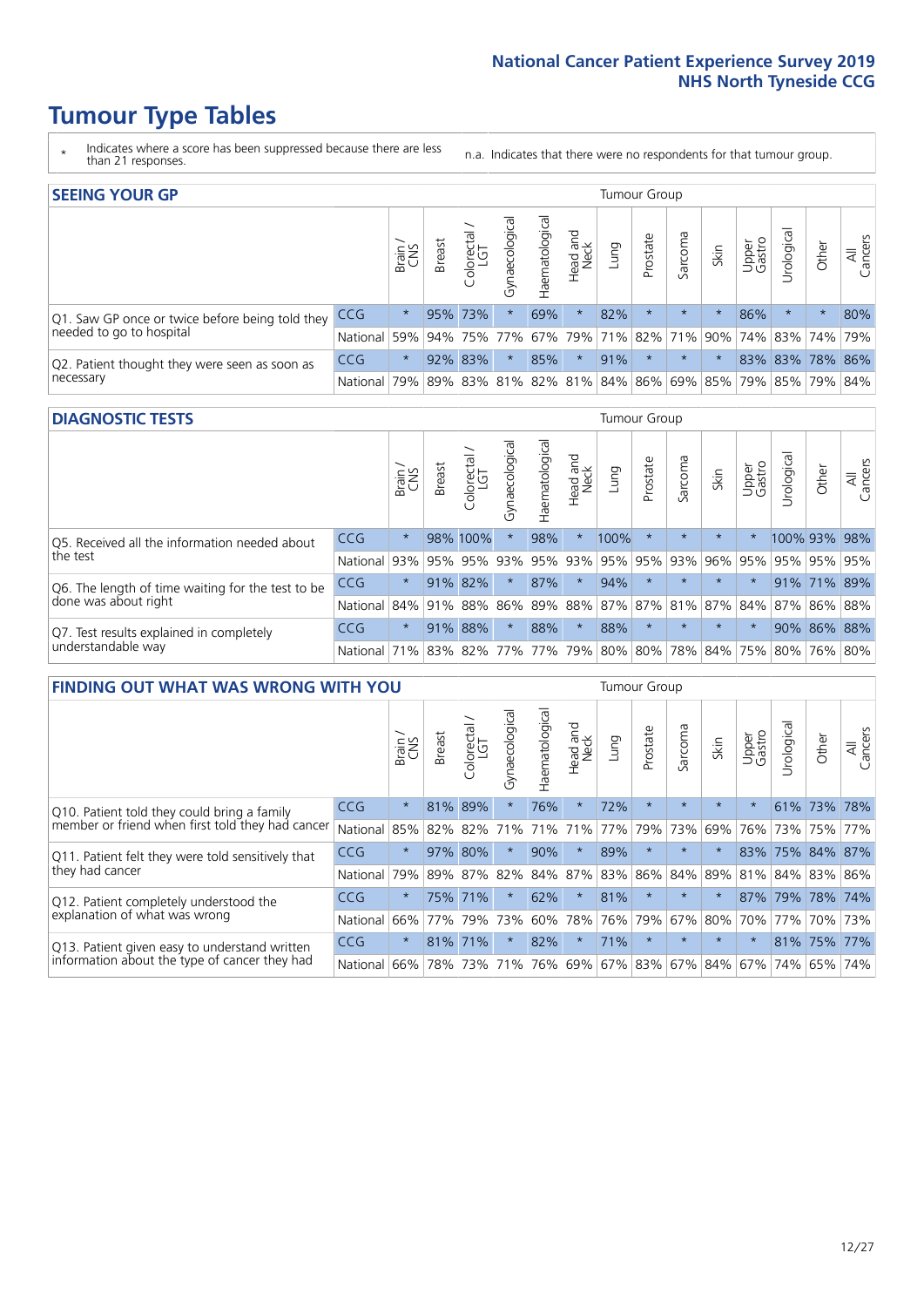# **Tumour Type Tables**

\* Indicates where a score has been suppressed because there are less than 21 responses.

n.a. Indicates that there were no respondents for that tumour group.

| <b>DECIDING THE BEST TREATMENT FOR YOU</b>         |            |         |               |                             |                |                |                        |      | <b>Tumour Group</b> |                                     |         |                 |            |             |                |
|----------------------------------------------------|------------|---------|---------------|-----------------------------|----------------|----------------|------------------------|------|---------------------|-------------------------------------|---------|-----------------|------------|-------------|----------------|
|                                                    |            | Brain   | <b>Breast</b> | blorectal.<br>LGT<br>$\cup$ | Gynaecological | Haematological | ad and<br>Neck<br>Head | Lung | Prostate            | Sarcoma                             | Skin    | Upper<br>Gastro | Jrological | Other       | All<br>Cancers |
| Q14. Patient felt that treatment options were      | CCG        | $\star$ | 83%           | 92%                         | $\star$        | 83%            | $\star$                | 88%  | $\star$             | 大                                   |         | $\star$         | 90%        | 80%         | 85%            |
| completely explained                               | National   | 85%     | 85%           | 85%                         | 85%            | 82%            | 87%                    | 84%  | 83%                 | 83%                                 | 89%     | 81%             | 83%        | 79% 83%     |                |
| Q15. Patient felt possible side effects were       | <b>CCG</b> | $\star$ | 69%           | 87%                         | $\star$        | 80%            | $\star$                | 79%  | $\star$             | $\star$                             |         | 83%             | $^\star$   | 65%         | 76%            |
| definitely explained in an understandable way      | National   | 69%     | 74%           | 76%                         | 75%            | 69%            | 73%                    | 74%  | 73%                 | 73%                                 | 77%     | 72%             | 71%        | 70%         | 73%            |
| Q16. Patient definitely given practical advice and | <b>CCG</b> | $\star$ | 68%           | 78%                         | $\star$        | 80%            | $\star$                | 82%  | $\star$             | $\star$                             |         | 61%             |            | 62% 68% 72% |                |
| support in dealing with side effects of treatment  | National   | 63%     | 70%           | 70%                         | 69%            | 65%            | 70%                    | 69%  | 65%                 | 66%                                 | 71%     | 66%             | 63%        | 64%         | 67%            |
| Q17. Patient definitely told about side effects    | CCG        | $\star$ | 57%           | 73%                         | $\star$        | 68%            | $\star$                | 70%  | $\star$             | $\star$                             | $\star$ | 71%             | $^\star$   | 71%         | 66%            |
| that could affect them in the future               | National   | 62%     | 57%           | 59%                         | 56%            | 51%            | 64%                    | 56%  | 66%                 | 54%                                 | 66%     | 53%             | 56%        | 52%         | 57%            |
| Q18. Patient definitely involved as much as they   | CCG        | $\star$ | 84%           | 88%                         | $\star$        | 88%            | $\star$                | 94%  | $\star$             | $\star$                             |         | $87\%$          | 75%        | 74% 84%     |                |
| wanted in decisions about care and treatment       | National   | 79%     |               |                             |                |                |                        |      |                     | 81% 83% 81% 80% 81% 81% 84% 81% 87% |         | 79%             | 79%        | 78% 81%     |                |

#### **CLINICAL NURSE SPECIALIST (CNS)** Tumour Group

|                                                                                        |          | Brain   | <b>Breast</b>   | Colorectal<br>LGT | ᠊ᢛ<br>Gynaecologic | $\overline{\sigma}$<br>ت<br>aematologi | Head and<br>Neck        | Lung    | Prostate | Sarcoma | Skin    | Upper<br>Gastro | $\overline{\sigma}$<br>Irologica | Other       | All<br>Cancers |
|----------------------------------------------------------------------------------------|----------|---------|-----------------|-------------------|--------------------|----------------------------------------|-------------------------|---------|----------|---------|---------|-----------------|----------------------------------|-------------|----------------|
| Q19. Patient given the name of a CNS who<br>would support them through their treatment | CCG      | $\star$ | 99%             | 92%               |                    | 90%                                    | $\star$                 | 97%     | $\star$  | $\star$ |         | 90%             |                                  | 96% 97% 94% |                |
|                                                                                        | National | 95%     | 95%             | 92%               | 95%                | 92%                                    | 91%                     |         | 94% 91%  |         | 91% 91% | 93%             | 85%                              | 89%         | 92%            |
| Q20. Patient found it very or quite easy to                                            | CCG      | $\star$ |                 | 87% 84%           |                    | 93%                                    | $\star$                 | 93%     | $\star$  | $\star$ | $\star$ | $\star$         |                                  |             | 89% 90%        |
| contact their CNS                                                                      | National |         | 86% 84% 88% 85% |                   |                    | 87%                                    | 86%                     | 86% 80% |          |         |         | 86% 90% 85%     | 83%                              | 83%         | 85%            |
| Q21. Patient got understandable answers to                                             | CCG      | $\star$ | 88%             | 88%               |                    | 90%                                    | $\star$                 | 90%     | $\star$  | $\star$ | $\star$ | $\star$         |                                  | 92%         | 90%            |
| important questions all or most of the time                                            | National |         | 82% 87% 89% 86% |                   |                    |                                        | 89% 88% 86% 87% 87% 93% |         |          |         |         |                 | 86% 87%                          | 86%         | 87%            |

| <b>SUPPORT FOR PEOPLE WITH CANCER</b>                                                             |            |         |               |            |                |                |                     |         | Tumour Group |                  |         |                 |           |         |                |
|---------------------------------------------------------------------------------------------------|------------|---------|---------------|------------|----------------|----------------|---------------------|---------|--------------|------------------|---------|-----------------|-----------|---------|----------------|
|                                                                                                   |            | Brain   | <b>Breast</b> | Colorectal | Gynaecological | Haematological | and<br>Neck<br>Head | Lung    | Prostate     | arcoma<br>$\sim$ | Skin    | Upper<br>Gastro | Jrologica | Other   | All<br>Cancers |
| Q22. Hospital staff gave information about                                                        | <b>CCG</b> | $\star$ | 89%           | 84%        | $\star$        | 85%            | $\star$             | 100%    | $\star$      | $\star$          | $\star$ | $\star$         | $\star$   | 93%     | 89%            |
| support or self-help groups for people with<br>cancer                                             | National   | 92%     | 92%           | 88%        | 87%            | 86%            | 88%                 | 87%     | 91%          | 86%              | 90%     | 88%             | 81%       | 83%     | 88%            |
| Q23. Hospital staff discussed or gave information<br>about the impact cancer could have on day to | CCG.       | $\star$ | 87%           | 88%        | $\star$        | 90%            | $\ast$              | 92%     | $\star$      | $\star$          | $\star$ | $\star$         | $\star$   | $\star$ | 88%            |
| day activities                                                                                    | National   | 84%     | 86%           | 85%        | 82%            | 84%            | 84%                 | 83%     | 88%          | 81%              | 86%     | 83%             | 78%       | 79%     | 84%            |
| Q24. Hospital staff gave information on getting                                                   | <b>CCG</b> | $\star$ | 61%           | $\star$    | $\star$        | 68%            | $\ast$              | 84%     | $\star$      | $\star$          |         | $\star$         | $\star$   | $\star$ | 68%            |
| financial help or possible benefits                                                               | National   | 78%     | 68%           | 61%        | 66%            | 61%            | 67%                 | 72%     | 55%          | 64%              | 60%     | 64%             | 47%       | 59%     | 63%            |
| Q25. Hospital staff told patient they could get                                                   | <b>CCG</b> | $\star$ | 74%           | $\star$    | $\star$        | 91%            | $\star$             | $\star$ | $\star$      | $\star$          |         | $\star$         | $\star$   | $\ast$  | 80%            |
| free prescriptions                                                                                | National   | 82%     | 81%           | 83%        | 79%            | 87%            | 84%                 | 86%     | 80%          | 78%              | 71%     | 84%             | 73%       | 81%     | 82%            |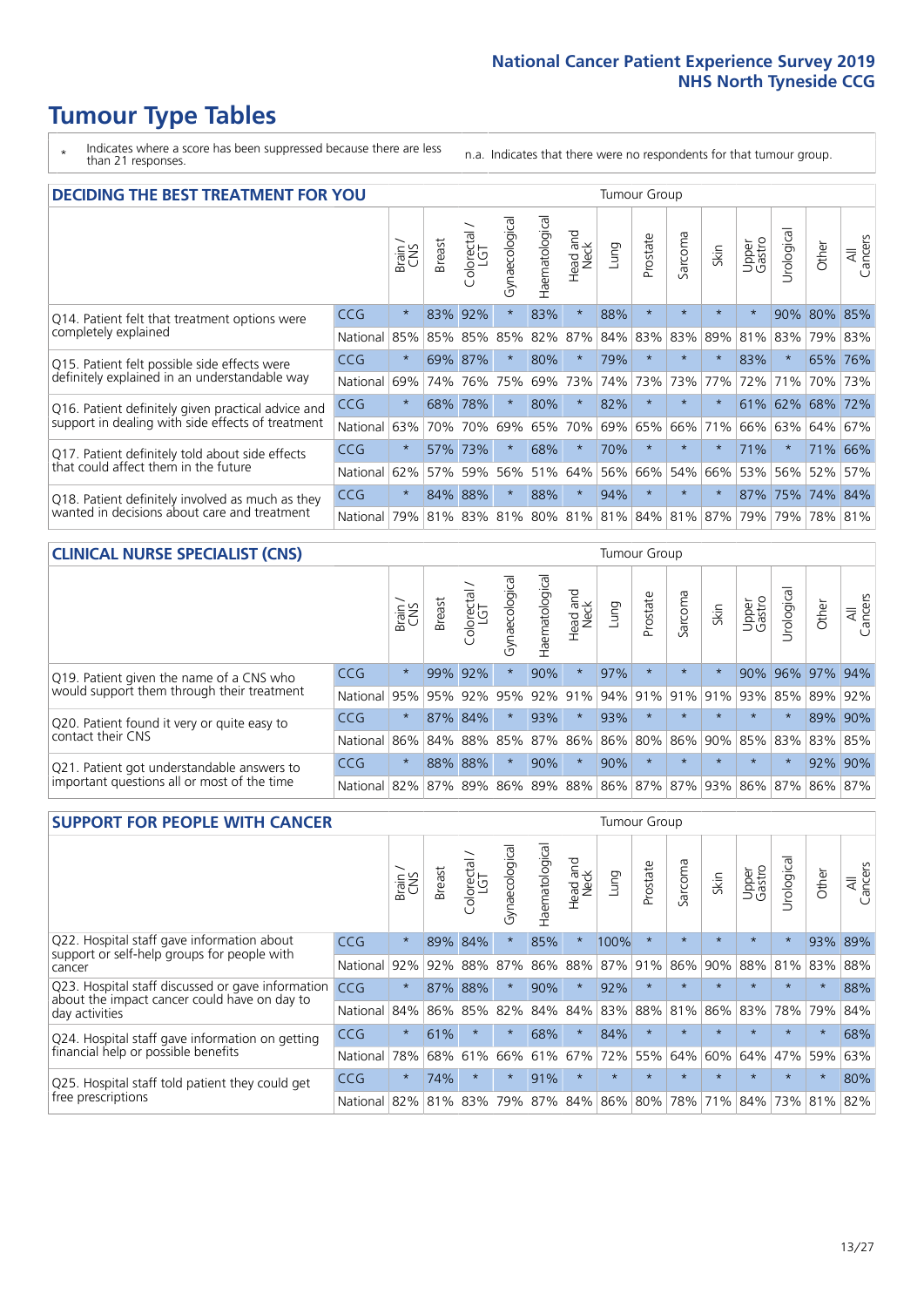# **Tumour Type Tables**

- \* Indicates where a score has been suppressed because there are less than 21 responses.
- n.a. Indicates that there were no respondents for that tumour group.

| <b>OPERATIONS</b>                                |          |              |               |                   |                   |                |                         |             | Tumour Group |         |                 |                 |            |         |                    |
|--------------------------------------------------|----------|--------------|---------------|-------------------|-------------------|----------------|-------------------------|-------------|--------------|---------|-----------------|-----------------|------------|---------|--------------------|
|                                                  |          | Brain<br>CNS | <b>Breast</b> | Colorectal<br>LGT | ক<br>Gynaecologic | Haematological | Head and<br>Neck        | <b>Gunn</b> | Prostate     | Sarcoma | Skin            | Upper<br>Gastro | Jrological | Other   | All<br>ancers<br>Ü |
| Q27. Beforehand, patient had all the information | CCG      | $\star$      |               | 98% 96%           | $\star$           | $\star$        | $\star$                 | $\star$     | $\star$      | $\star$ | $\star$         | $\star$         | 100%       | $\star$ | 99%                |
| needed about the operation                       | National | 96%          | 97%           | 96%               | 96%               |                | 94% 96% 95% 97% 95% 96% |             |              |         |                 | 96%             | 95% 95%    |         | 96%                |
| Q28. Afterwards, staff completely explained how  | CCG      | $\star$      |               | 73% 89%           | $\star$           | $\star$        | $\star$                 | $\star$     | $\star$      | $\star$ | $\star$         | $\star$         | 86%        | $\star$ | 81%                |
| operation had gone in understandable way         | National | 76%          |               | 79% 83%           | 79%               |                | 78% 79%                 |             |              |         | 79% 78% 80% 82% | 79%             |            | 76% 77% | 79%                |

#### **HOSPITAL CARE AS AN INPATIENT** Tumour Group

|                                                                                                                      |            | Brain   | <b>Breast</b> | Colorectal /<br>LGT | Gynaecological | Haematological | Head and<br>Neck | Lung        | Prostate | Sarcoma | Skin            | Upper<br>Gastro | Urological | Other   | Cancers<br>$\equiv$ |
|----------------------------------------------------------------------------------------------------------------------|------------|---------|---------------|---------------------|----------------|----------------|------------------|-------------|----------|---------|-----------------|-----------------|------------|---------|---------------------|
| Q30. Hospital staff didn't talk in front of patient                                                                  | CCG        | $\star$ | $\star$       | 85%                 | $\star$        | $\star$        | $\star$          | $\star$     | $\star$  | $\star$ | $\star$         | $\star$         | $\star$    | $\star$ | 85%                 |
| as if patient wasn't there                                                                                           | National   | 81%     | 86%           | 81%                 | 83%            | 84%            | 83%              | 81%         | 88%      | 86%     | 86%             | 81%             | 83%        | 82%     | 84%                 |
| 031. Patient had confidence and trust in all                                                                         | CCG        | $\star$ | $\star$       | 92%                 | $\star$        | $\star$        | $\star$          | $\star$     | $\star$  | $\star$ | $\star$         |                 | $\star$    | $\star$ | 86%                 |
| doctors treating them                                                                                                | National   | 82%     | 83%           | 85%                 | 83%            | 82%            |                  | 87% 83%     | 89%      | 86%     | 85%             | 81%             | 85%        | 80%     | 84%                 |
| Q32. Patient's family or someone close definitely<br>felt able to talk to a doctor                                   | CCG        | $\star$ | $\star$       | 82%                 | $\star$        | $\star$        | $\star$          | $\star$     | $\star$  | $\star$ | $\star$         | $\star$         | $\star$    | $\star$ | 80%                 |
|                                                                                                                      | National   | 67%     | 72%           | 73%                 | 72%            | 74%            | 75%              | 74%         | 72%      | 71%     | 74%             | 73%             | 71%        | 69%     | 72%                 |
| Q33. Patient had confidence and trust in all the<br>ward nurses treating them                                        | CCG        | $\star$ | $\star$       | 85%                 | $\star$        | $\star$        | $\star$          | $\star$     | $\star$  | $\star$ | $\star$         | $\star$         | $\star$    | $\star$ | 80%                 |
|                                                                                                                      | National   | 72%     | 73%           | 72%                 | 71%            | 77%            |                  | 75% 77%     | 79%      | 74%     | 75%             | 73%             | 77%        | 69%     | 74%                 |
| Q34. Patient thought there were always or nearly<br>always enough nurses on duty to care for them                    | CCG        | $\star$ | $\star$       | 65%                 | $\star$        | $\star$        | $\star$          | $\star$     | $\star$  | $\star$ | $\star$         |                 | $\star$    | $\star$ | 72%                 |
|                                                                                                                      | National   | 68%     | 64%           | 62%                 | 63%            | 63%            | 65%              | 68%         | 72%      | 65%     | 70%             | 65%             | 66%        | 60%     | 64%                 |
| Q35. All hospital staff asked patient what name<br>they prefer to be called by                                       | CCG        | $\star$ | $\star$       | 85%                 | $\star$        | $\star$        | $\star$          | $\star$     | $\star$  | $\star$ | $\star$         | $\star$         | $\star$    | $\star$ | 77%                 |
|                                                                                                                      | National   | 68%     | 62%           | 74%                 | 65%            | 72%            |                  | 71% 76%     | 72%      | 74%     | 70%             | 78%             | 76%        | 69%     | 71%                 |
| Q36. Patient always given enough privacy when                                                                        | CCG        | $\star$ | $\star$       | 85%                 | $\star$        | $\star$        | $\star$          | $\star$     | $\star$  | $\star$ | $\star$         | $\star$         | $\star$    | $\star$ | 84%                 |
| discussing condition or treatment                                                                                    | National   | 78%     | 84%           | 85%                 | 81%            | 86%            |                  | 87% 84%     | 88%      | 84%     | 84%             | 84%             | 85%        | 82%     | 85%                 |
| Q37. Patient definitely found hospital staff to                                                                      | <b>CCG</b> | $\star$ | $\star$       | $\star$             | $\star$        | $\star$        | $\star$          | $\star$     | $\star$  | $\star$ | $\star$         | $\star$         | $\star$    | $\star$ | 55%                 |
| discuss worries or fears during their inpatient visit                                                                | National   | 45%     | 51%           | 55%                 | 51%            | 56%            | 52%              | 49%         | 53%      | 54%     | 51%             | 53%             | 49%        | 46%     | 52%                 |
| Q38. Hospital staff definitely did everything they                                                                   | CCG        | $\star$ | $\star$       | 83%                 | $\star$        | $\star$        | $\star$          | $\star$     | $\star$  | $\star$ | $\star$         | $\star$         | $\star$    | $\star$ | 81%                 |
| could to help control pain                                                                                           | National   | 85%     | 83%           | 84%                 | 82%            | 82%            | 80%              | 84%         | 85%      | 83%     | 85%             | 82%             | 81%        | 82%     | 83%                 |
| Q39. Patient always felt they were treated with                                                                      | CCG        | $\star$ | $\star$       | 92%                 | $\star$        | $\star$        | $\star$          | $\star$     | $\star$  | $\star$ | $\star$         | $\star$         | $\star$    | $\star$ | 92%                 |
| respect and dignity while in hospital                                                                                | National   | 85%     | 87%           | 87%                 | 85%            | 89%            | 87%              | 88%         | 91%      | 89%     | 89%             | 88%             | 90%        | 86%     | 88%                 |
| Q40. Patient given clear written information<br>about what should or should not do after leaving                     | CCG        | $\star$ | $\star$       | 83%                 | $\star$        | $\star$        | $\star$          | $\star$     | $\star$  | $\star$ | $\star$         | $\star$         | $\star$    | $\star$ | 91%                 |
| hospital                                                                                                             | National   | 80%     | 89%           | 86%                 | 86%            | 83%            |                  | 87% 82%     | 91%      | 85%     | 90%             | 82%             | 87%        | 83%     | 86%                 |
| Q41. Hospital staff told patient who to contact<br>if worried about condition or treatment after<br>leaving hospital | CCG        | $\star$ | $\star$       | 96%                 | $\star$        | $\star$        | $\star$          | $\star$     | $\star$  | $\star$ | $\star$         | $\star$         | $\star$    | $\star$ | 97%                 |
|                                                                                                                      | National I | 94%     | 95%           |                     | 95% 93%        |                |                  | 96% 93% 92% |          |         | 96% 94% 95% 92% |                 | 92%        | 93%     | 94%                 |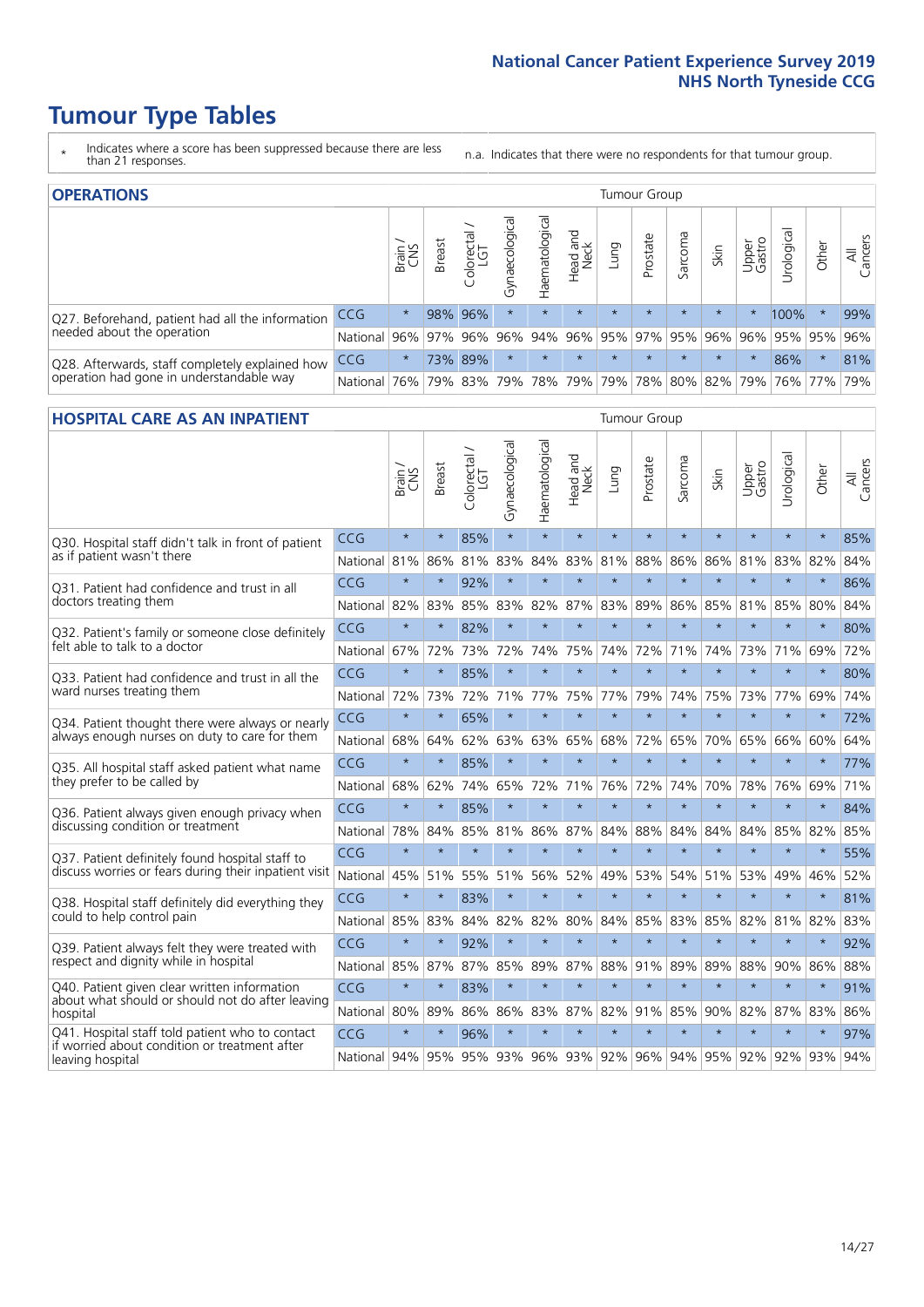# **Tumour Type Tables**

- \* Indicates where a score has been suppressed because there are less than 21 responses.
- n.a. Indicates that there were no respondents for that tumour group.

| <b>HOSPITAL CARE AS A DAY PATIENT / OUTPATIENT</b>                                                                    |            |         |               |                 |                |                |                         | <b>Tumour Group</b> |          |                            |         |                 |            |         |                |  |
|-----------------------------------------------------------------------------------------------------------------------|------------|---------|---------------|-----------------|----------------|----------------|-------------------------|---------------------|----------|----------------------------|---------|-----------------|------------|---------|----------------|--|
|                                                                                                                       |            | Brain   | <b>Breast</b> | ╮<br>Colorectal | Gynaecological | Haematological | ead and<br>Neck<br>Head | Lung                | Prostate | arcoma<br>$\tilde{\Omega}$ | Skin    | Upper<br>Gastro | Urological | Other   | All<br>Cancers |  |
| Q43. Patient definitely found hospital staff to                                                                       | CCG        | $\star$ | 68%           | 74%             | $\star$        | 76%            | $\star$                 | 94%                 | $\star$  | $\star$                    | $\star$ | $\star$         | $\star$    | 88%     | 76%            |  |
| discuss worries or fears during their outpatient or<br>day case visit                                                 | National   | 66%     | 68%           | 73%             | 70%            | 73%            | 72%                     | 70%                 | 74%      | 72%                        | 72%     | 71%             | 67%        | 68%     | 71%            |  |
| Q44. Cancer doctor had the right documents at<br>patient's last outpatient appointment                                | CCG        | $\star$ | 97%           | 97%             |                | 100%           | $\star$                 | 94%                 | $\star$  | $\star$                    |         | $\star$         | $\star$    | 97%     | 97%            |  |
|                                                                                                                       | National   | 94%     | 96%           | 96%             | 96%            | 97%            | 96%                     | 96%                 | 96%      | 96%                        | 96%     | 94%             | 96%        | 95%     | 96%            |  |
| Q46. Beforehand patient completely had                                                                                | <b>CCG</b> | $\star$ | 81%           | $\star$         | $\star$        | $\star$        | $\star$                 | $\star$             | $\star$  | n.a.                       | 大       | $\star$         | $\star$    | $\star$ | 86%            |  |
| all information needed about radiotherapy<br>treatment                                                                | National   | 91%     | 88%           | 83%             | 88%            | 84%            | 86%                     | 86%                 | 88%      | 88%                        | 84%     | 86%             | 83%        | 84%     | 86%            |  |
| Q47. Patient completely given understandable                                                                          | <b>CCG</b> | n.a.    | 53%           | $\star$         | $\star$        |                | $\star$                 | $\star$             | $\star$  | $\star$                    | $\star$ | n.a.            | $\star$    | $\star$ | 61%            |  |
| information about whether radiotherapy was<br>working                                                                 | National   | 56%     | 60%           | 57%             | 61%            | 62%            | 63%                     | 59%                 | 60%      | 67%                        | 57%     | 52%             | 59%        | 59%     | 60%            |  |
| Q49. Beforehand patient completely had all                                                                            | <b>CCG</b> | $\star$ | 82%           | 95%             | $\star$        | 93%            | $\star$                 | 96%                 | $\star$  | $\star$                    | $\star$ | $\star$         | $\star$    | 90%     | 91%            |  |
| information needed about chemotherapy<br>treatment                                                                    | National   | 80%     | 82%           | 86%             | 87%            | 85%            | 79%                     | 84%                 | 86%      | 86%                        | 90%     | 84%             | 85%        | 85%     | 84%            |  |
| Q50. Patient given enough information about<br>whether chemotherapy was working in a<br>completely understandable way | <b>CCG</b> | $\star$ | 55%           | 64%             | $\star$        | 89%            | $\star$                 | 81%                 | $\star$  | $\star$                    |         | $\star$         | $\star$    | $\star$ | 74%            |  |
|                                                                                                                       | National   | 54%     | 62%           | 64%             | 68%            | 75%            |                         | 57% 67%             | 66%      | 71%                        | 79%     | 61%             | 68%        | 69%     | 68%            |  |

#### **HOME CARE AND SUPPORT** Tumour Group

|                                                                                                                   |            | Brain   | <b>Breast</b> | Colorectal<br>LGT | ᢛ<br>Gynaecologic | Haematological | ad and<br>Neck<br>Head | <b>Lung</b> | Prostate | Sarcoma | Skin    | Upper<br>Gastro | Urological  | Other   | All<br>Cancers |
|-------------------------------------------------------------------------------------------------------------------|------------|---------|---------------|-------------------|-------------------|----------------|------------------------|-------------|----------|---------|---------|-----------------|-------------|---------|----------------|
| Q51. Hospital staff definitely gave family or<br>someone close all the information needed to<br>help care at home | <b>CCG</b> | $\star$ | 56%           | 74%               | $\star$           | 66%            | $\star$                | 59%         | $\star$  | $\star$ | $\star$ | $\star$         | $\star$     | 59%     | 62%            |
|                                                                                                                   | National   | 58%     | 58%           | 63%               | 57%               | 62%            | 67%                    | 59%         | 61%      |         | 62% 65% | 60% 59%         |             | 55%     | 60%            |
| Q52. Patient definitely given enough support<br>from health or social services during treatment                   | <b>CCG</b> | $\star$ |               | 47% 71%           | $\star$           | 57%            | $\star$                | $\star$     | $\star$  |         | $\star$ | $\star$         | $\star$     |         | 57% 60%        |
|                                                                                                                   | National   | 42%     | 52%           | 60%               |                   | 45% 51%        | 59%                    | $50\%$      | 48%      |         | 53% 57% |                 | 54% 48% 51% |         | 52%            |
| Q53. Patient definitely given enough support<br>from health or social services after treatment                    | <b>CCG</b> | n.a.    | 59%           |                   | $\star$           | $\star$        | $\star$                | $\star$     | $\star$  | $\star$ | $\star$ | $\star$         | $\star$     | $\star$ | 57%            |
|                                                                                                                   | National   | 39%     |               | 41% 53%           | 39%               | 43%            | 56%                    | 40%         | 46%      |         | 48% 59% | 47%             | 44%         | 44%     | 45%            |

| <b>CARE FROM YOUR GENERAL PRACTICE</b>                                                                     |              |         |               |                        |                |                | <b>Tumour Group</b> |                             |          |         |         |                 |                       |             |                |
|------------------------------------------------------------------------------------------------------------|--------------|---------|---------------|------------------------|----------------|----------------|---------------------|-----------------------------|----------|---------|---------|-----------------|-----------------------|-------------|----------------|
|                                                                                                            |              | Brain,  | <b>Breast</b> | ー<br>Colorectal<br>LGT | Gynaecological | Haematological | Head and<br>Neck    | Lung                        | Prostate | Sarcoma | Skin    | Upper<br>Gastro | $\sigma$<br>Urologica | Other       | All<br>Cancers |
| Q54. GP given enough information about<br>patient's condition and treatment                                | CCG          | $\star$ | 100% 97%      |                        |                | 98%            | $\ast$              | 100%                        | $\star$  | $\star$ |         | 100%            | $\star$               |             | 96% 99%        |
|                                                                                                            | National     | 91%     |               |                        | 96% 95% 95%    |                |                     | 96% 94% 94% 96%             |          |         |         | 94% 96% 93% 95% |                       | 94% 95%     |                |
| Q55. General practice staff definitely did<br>everything they could to support patient during<br>treatment | <b>CCG</b>   | $\star$ | 40% 50%       |                        |                | 50%            | $\star$             | 61%                         | $\star$  | $\star$ | $\star$ | $\star$         |                       |             | 58% 53%        |
|                                                                                                            | National 55% |         |               | 58% 59%                | 56%            |                |                     | 56% 59% 56% 64% 56% 65% 59% |          |         |         |                 |                       | 59% 55% 58% |                |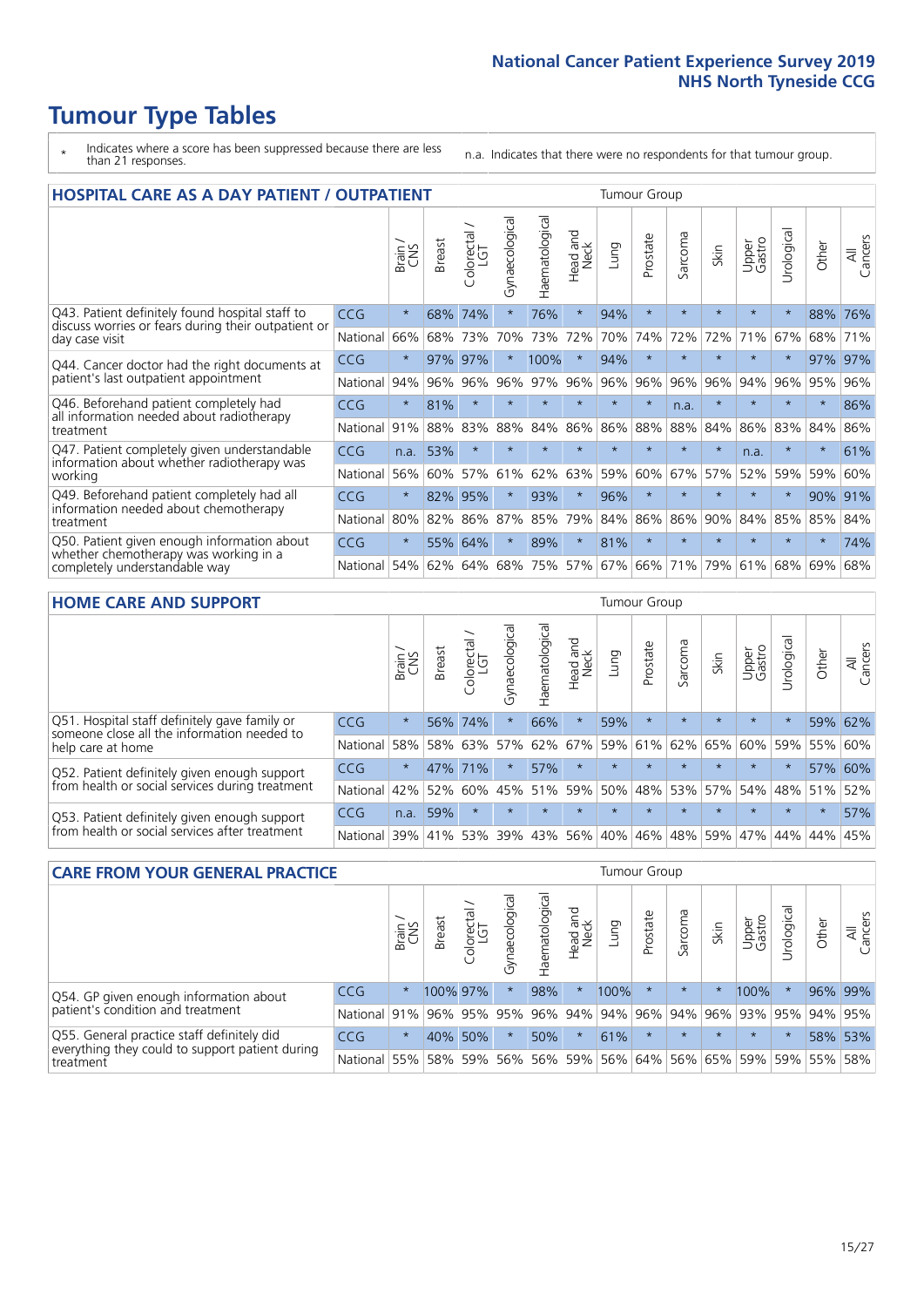# **Tumour Type Tables**

- \* Indicates where a score has been suppressed because there are less than 21 responses.
- n.a. Indicates that there were no respondents for that tumour group.

#### **YOUR OVERALL NHS CARE** THE TWO CONTROLLER THE THE THROUP CHANGE THE TUMOUR GROUP

|                                                                                                                  |            | Brain   | <b>Breast</b> | Colorectal<br>LGT | Gynaecological | Haematological | Head and<br>Neck | Lung | Prostate | Sarcoma | Skin    | Upper<br>Gastro | Urologica   | Other | All<br>Cancers |
|------------------------------------------------------------------------------------------------------------------|------------|---------|---------------|-------------------|----------------|----------------|------------------|------|----------|---------|---------|-----------------|-------------|-------|----------------|
| Q56. Different people treating and caring for<br>patient always work well together to give best<br>possible care | <b>CCG</b> | $\star$ | 74%           | 78%               | $\star$        | 81%            | $\ast$           | 78%  | $\star$  | $\star$ | $\star$ | 73%             | 82%         | 77%   | 77%            |
|                                                                                                                  | National   | 60%     | 73%           | 73%               | 69%            |                | 75% 73%          | 73%  | 75%      | 70%     | 79%     | 69%             | 74%         | 68%   | 73%            |
| Q57. Patient given a care plan                                                                                   | <b>CCG</b> | $\star$ | 32%           | 32%               |                | 53%            | $\ast$           | 44%  | $\star$  | $\star$ | $\star$ | $\star$         | $\star$     | 29%   | 38%            |
|                                                                                                                  | National   | 36%     | 41%           | 40%               | 34%            | 36%            | 39%              | 36%  | 40%      | 34%     | 44%     | 36%             | 33%         | 31%   | 38%            |
| Q58. Overall the administration of care was good                                                                 | <b>CCG</b> | $\star$ | 97%           | 98%               |                | 92%            | $\ast$           | 97%  | $\star$  | $\star$ | $\star$ | 95%             | 96%         | 97%   | 95%            |
| or very good                                                                                                     | National   | 85%     | 90%           | 88%               | 87%            | 91%            | 90%              | 90%  | 88%      | 88%     | 90%     |                 | 86% 85%     | 87%   | 89%            |
| Q59. Patient felt length of time for attending                                                                   | <b>CCG</b> | $\star$ | 69%           | 80%               |                | 71%            | $\star$          | 86%  | $\star$  | $\star$ | $\star$ |                 | 73% 83% 66% |       | 74%            |
| clinics and appointments for cancer was about<br>right                                                           | National   | 58%     | 68%           | 73%               | 66%            | 66%            | 71%              | 71%  | 76%      | 68%     | 73%     | 66%             | 75%         | 64%   | 69%            |
| Q60. Someone discussed with patient whether                                                                      | <b>CCG</b> | $\star$ | 24%           | 24%               |                | 31%            | $\star$          | 28%  | $\star$  | $\star$ | $\star$ | 27%             | 17%         | 38%   | 29%            |
| they would like to take part in cancer research                                                                  | National   | 42%     | 30%           | 32%               | 31%            | 33%            | 21%              | 34%  | 31%      | 36%     | 20%     | 36%             | 21%         | 32%   | 30%            |
| Q61. Patient's average rating of care scored from                                                                | <b>CCG</b> | $\star$ | 8.9           | 9.0               | $\star$        | 9.2            | $\ast$           | 9.1  | $\star$  | $\star$ | $\ast$  | 9.3             | 9.0         | 9.0   | 9.0            |
| very poor to very good                                                                                           | National   | 8.6     | 8.9           | 8.8               | 8.7            | 8.9            | 8.8              | 8.8  | 8.8      | 8.8     | 8.9     | 8.7             | 8.7         | 8.7   | 8.8            |
|                                                                                                                  |            |         |               |                   |                |                |                  |      |          |         |         |                 |             |       |                |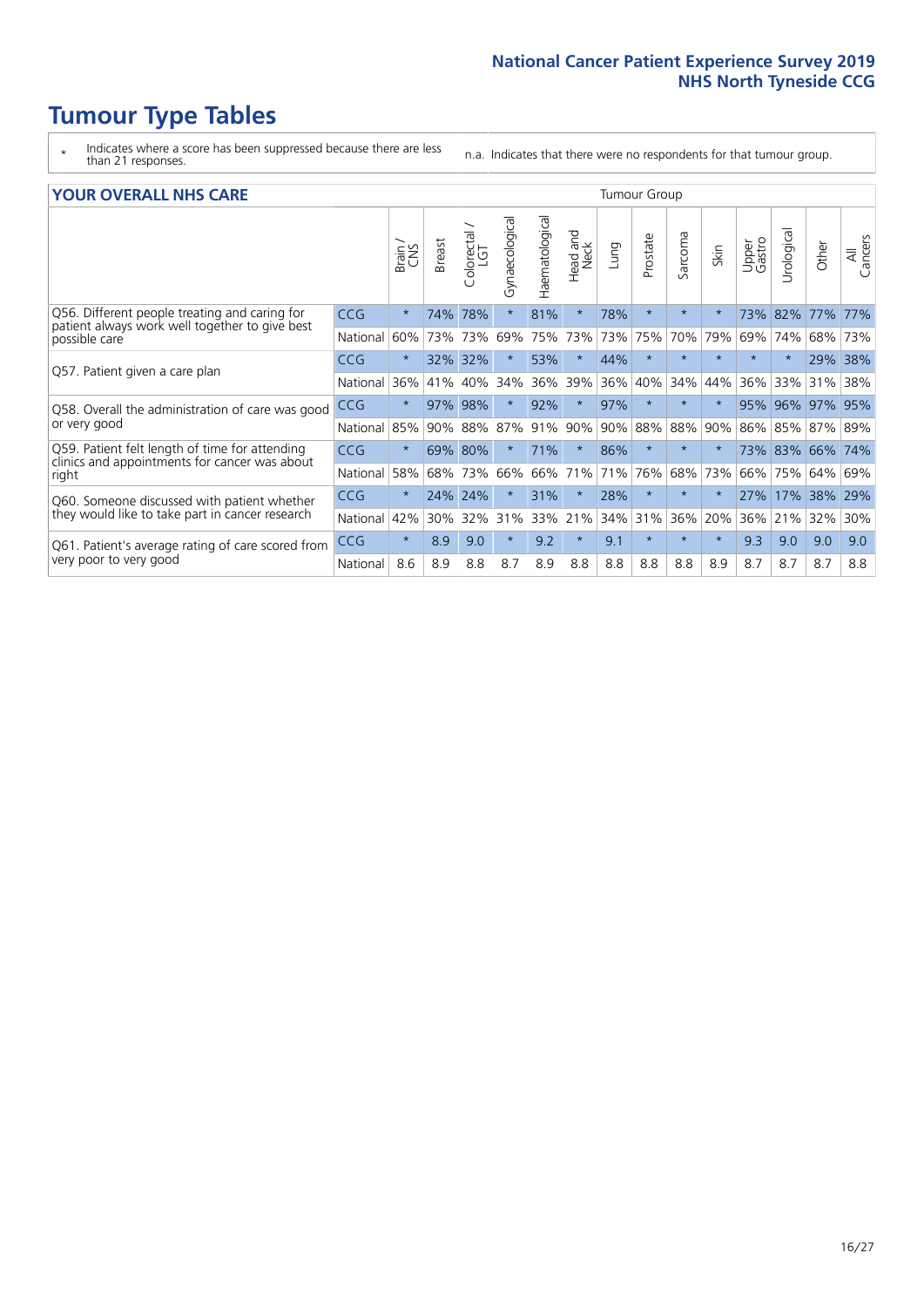### **Year on Year Charts**





#### **DIAGNOSTIC TESTS**





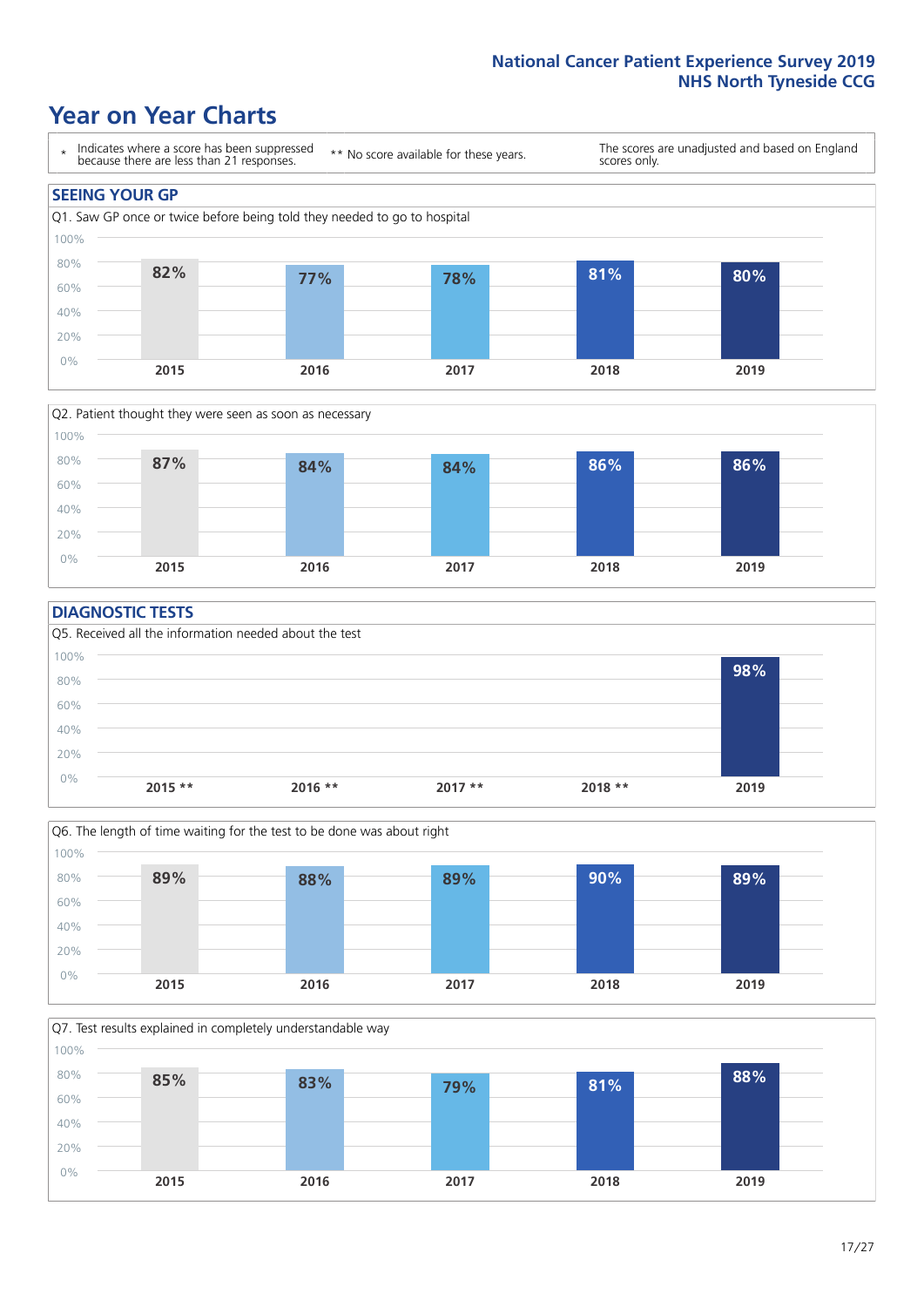### **Year on Year Charts**

\* Indicates where a score has been suppressed because there are less than 21 responses.

\*\* No score available for these years.

The scores are unadjusted and based on England scores only.

#### **FINDING OUT WHAT WAS WRONG WITH YOU** Q10. Patient told they could bring a family member or friend when first told they had cancer 0% 20% 40% 60% 80% 100% **2015 \*\* 2016 2017 2018 2019 76% 78% 76% 78%**







#### **DECIDING THE BEST TREATMENT FOR YOU**

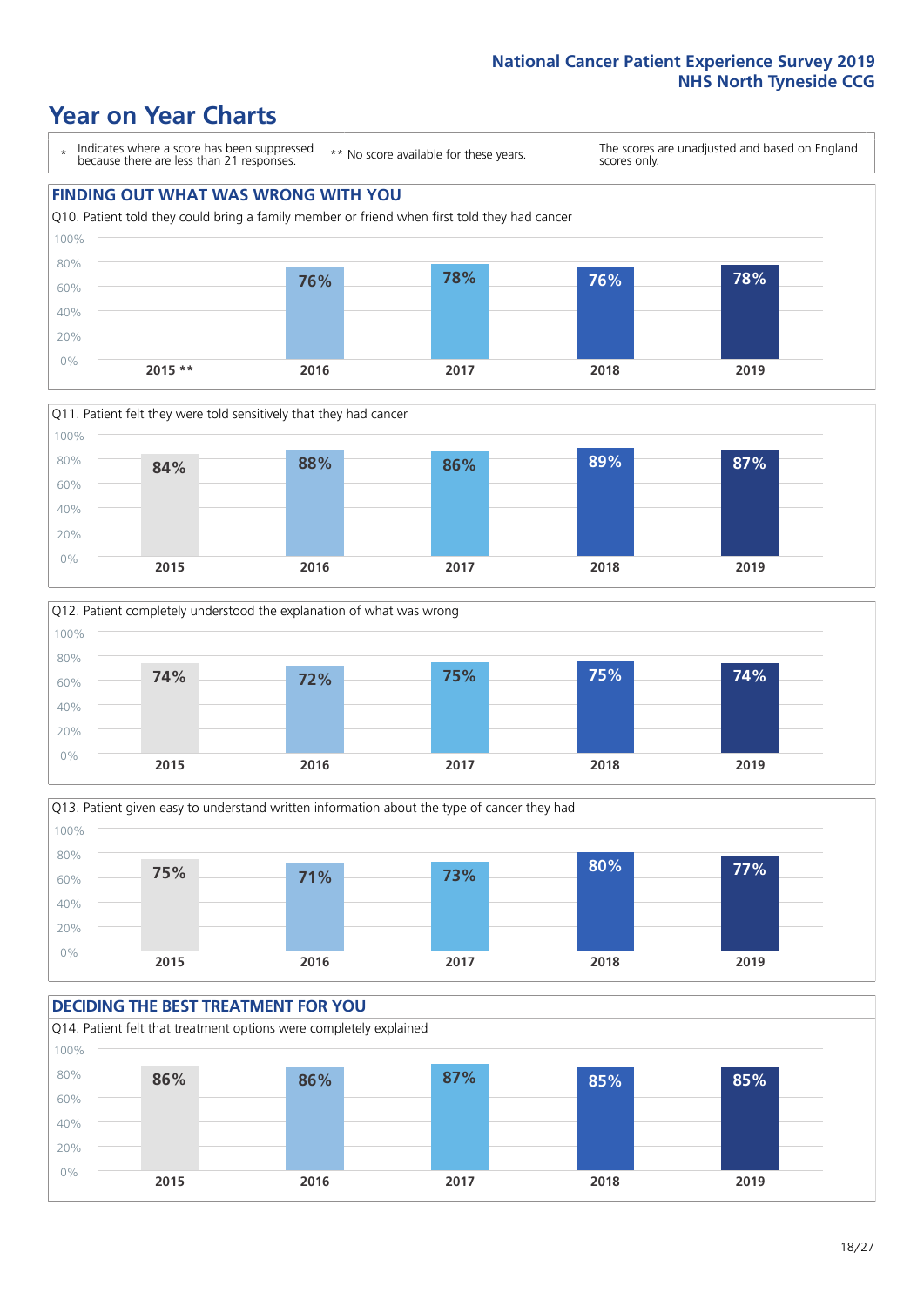### **Year on Year Charts**









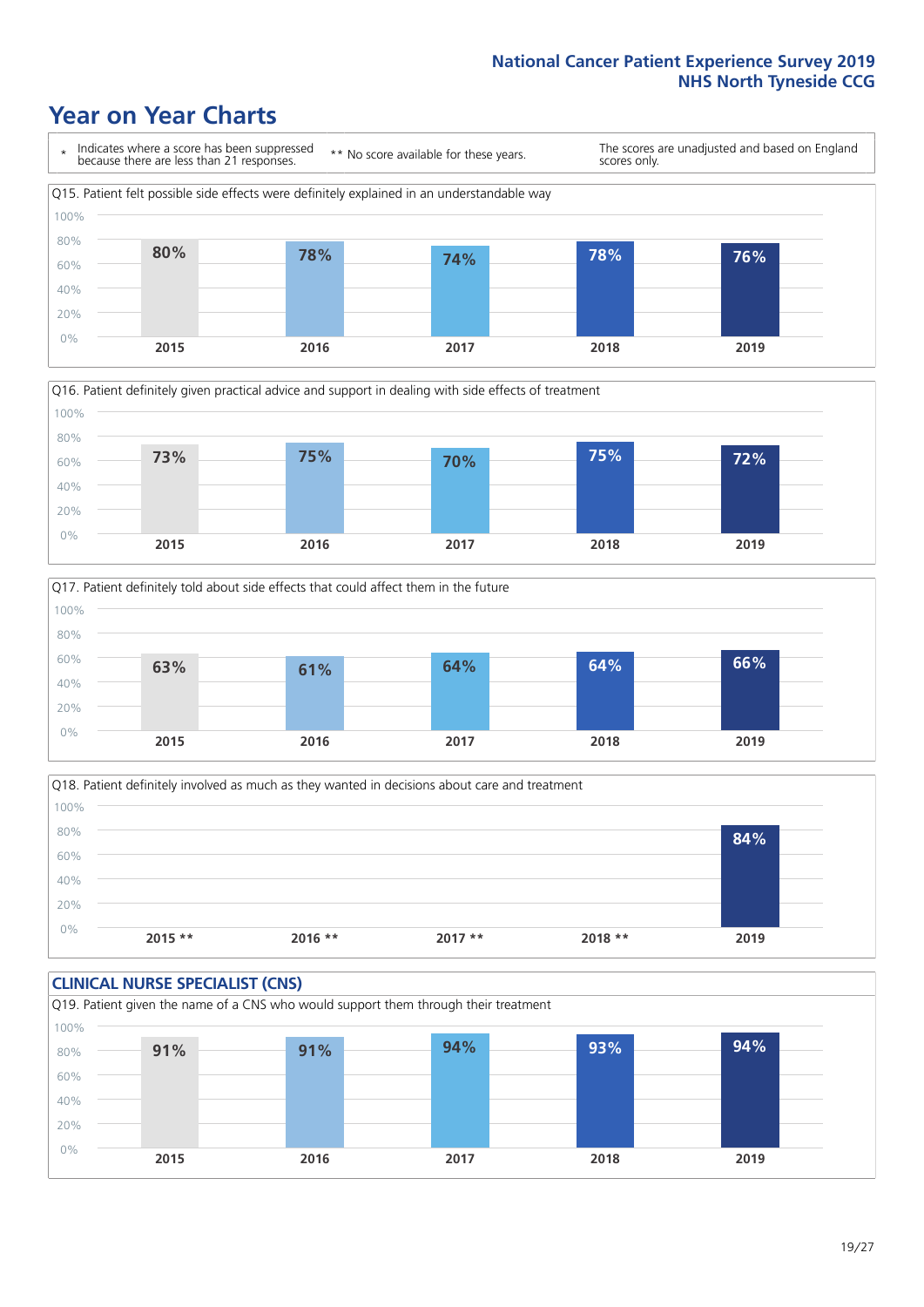### **Year on Year Charts**











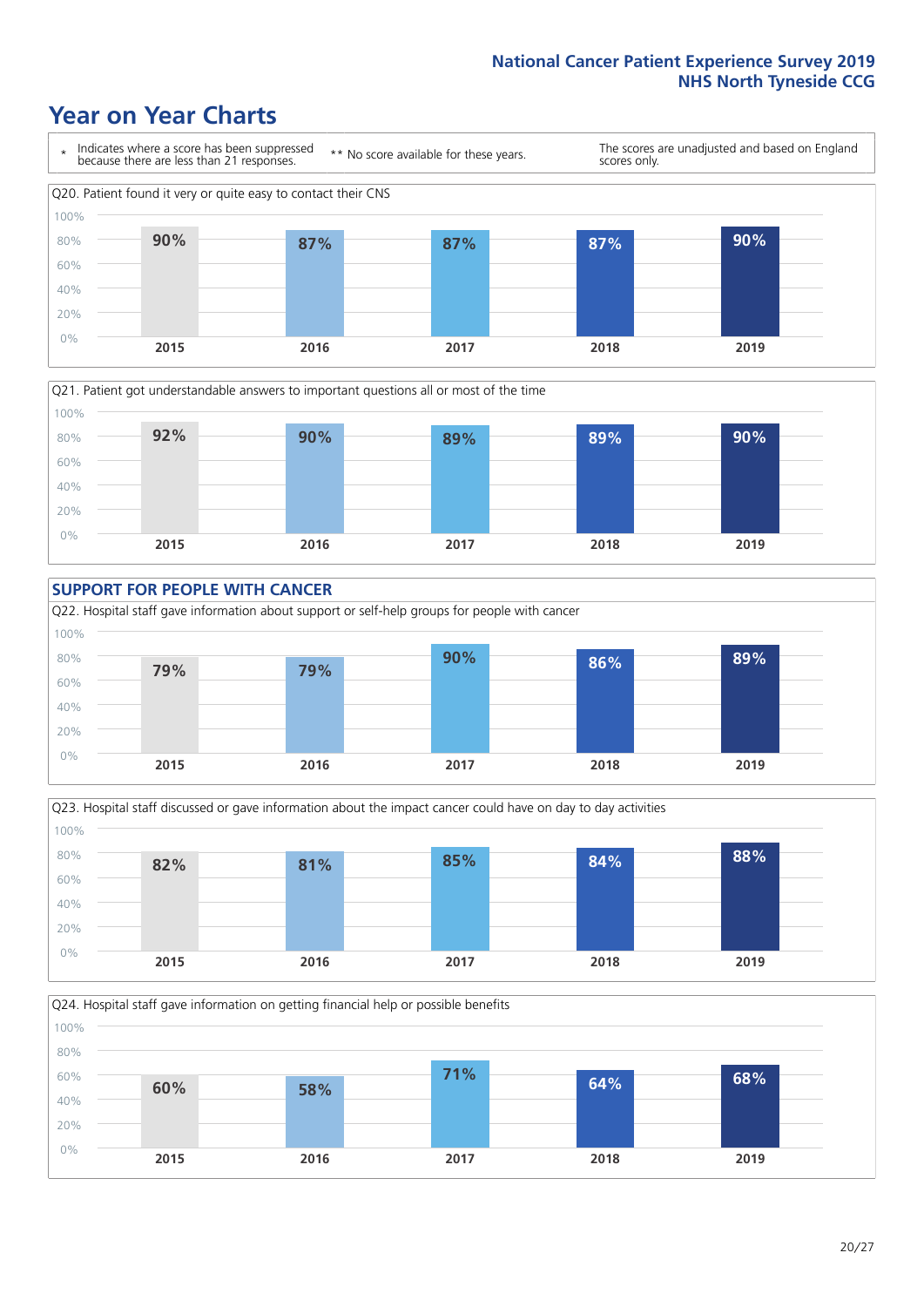### **Year on Year Charts**



#### **OPERATIONS**





#### **HOSPITAL CARE AS AN INPATIENT** Q30. Hospital staff didn't talk in front of patient as if patient wasn't there 0% 20% 40% 60% 80% 100% **2015 \*\* 2016 \*\* 2017 \*\* 2018 \*\* 2019 85%**

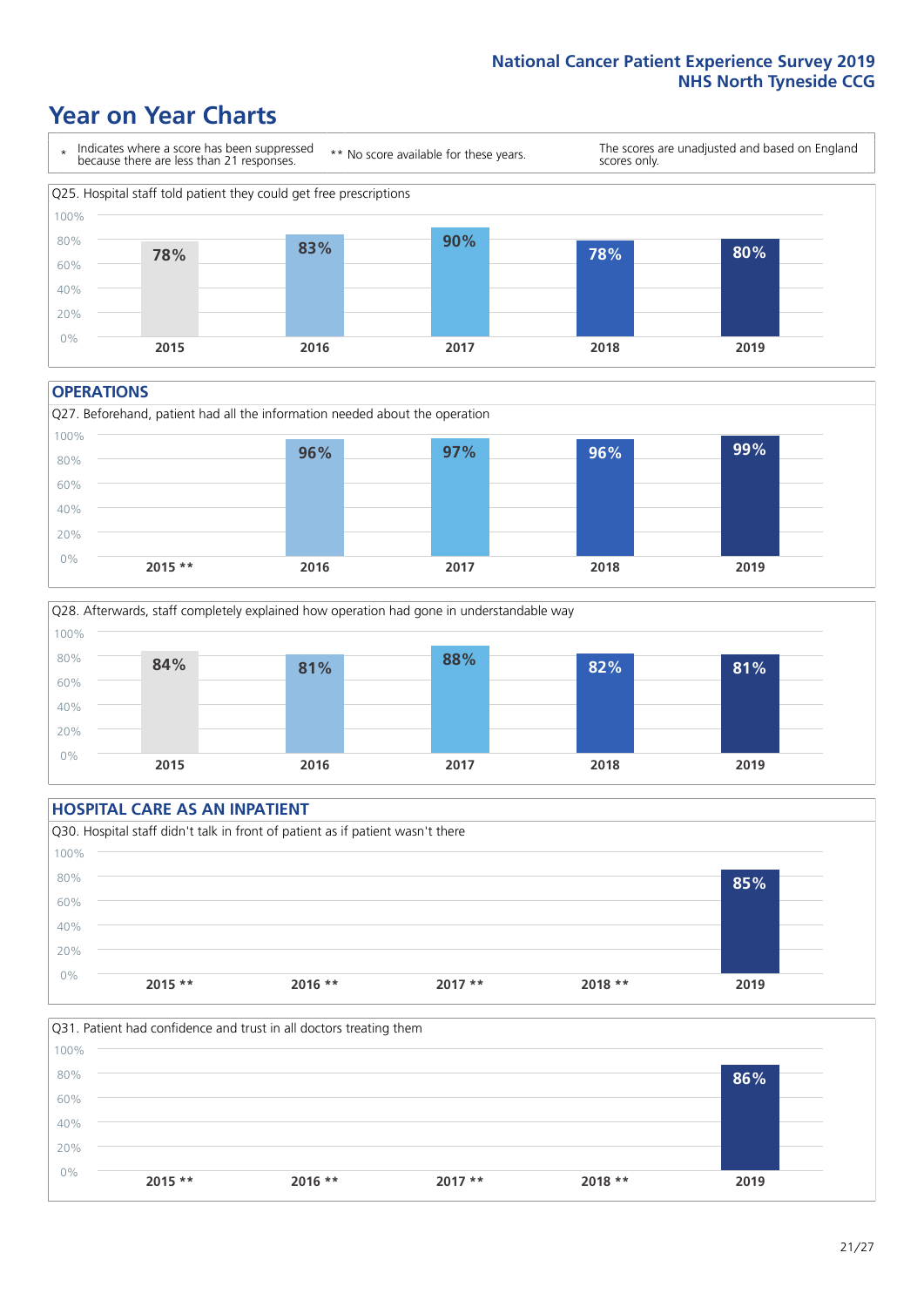### **Year on Year Charts**









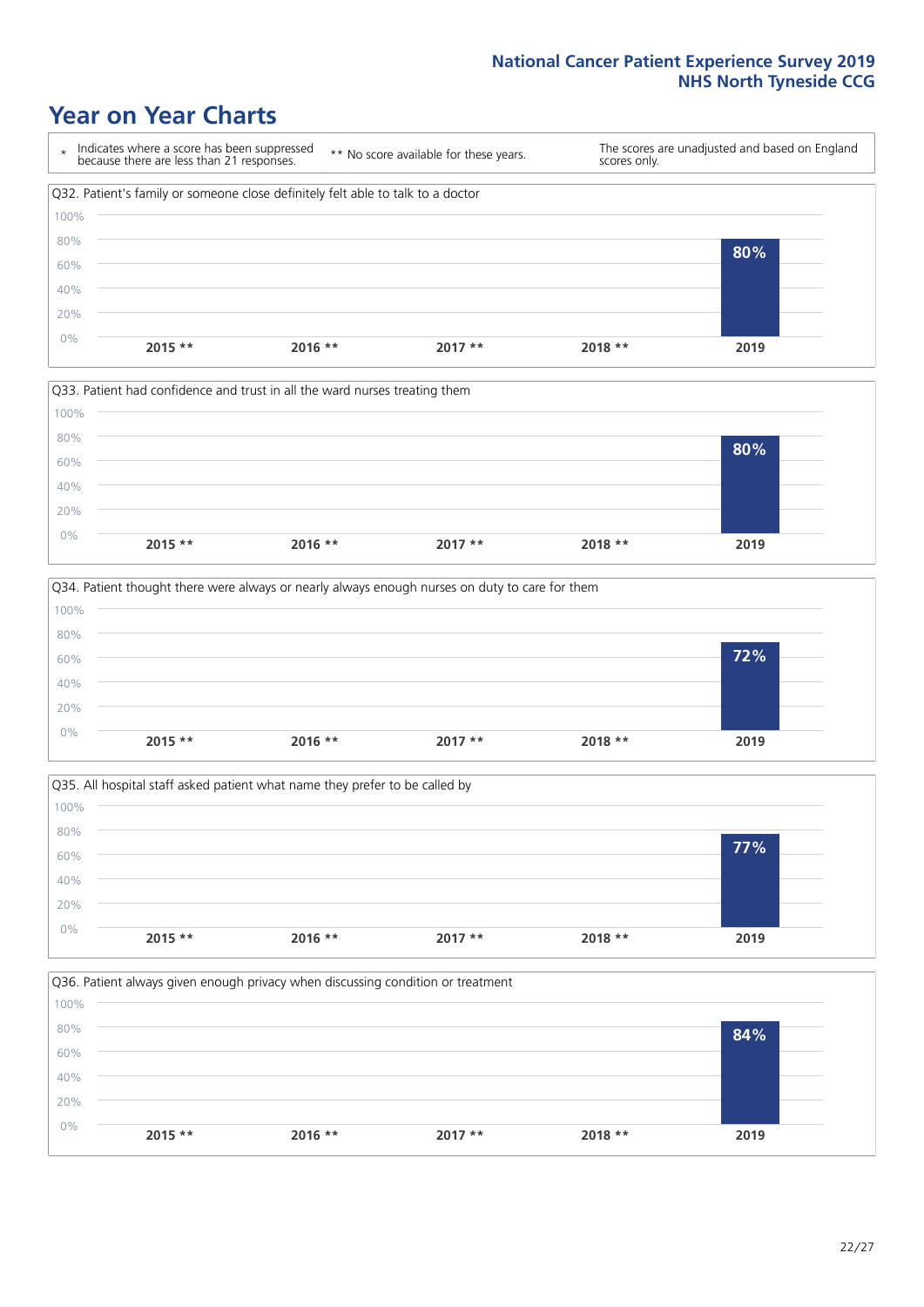### **Year on Year Charts**

\* Indicates where a score has been suppressed because there are less than 21 responses. \*\* No score available for these years. The scores are unadjusted and based on England scores only. Q37. Patient definitely found hospital staff to discuss worries or fears during their inpatient visit 0% 20% 40% 60% 80% 100% **2015 \*\* 2016 \*\* 2017 \*\* 2018 \*\* 2019 55%**

![](_page_22_Figure_3.jpeg)

![](_page_22_Figure_4.jpeg)

Q40. Patient given clear written information about what should or should not do after leaving hospital  $0%$ 20% 40% 60% 80% 100% **2015 \*\* 2016 \*\* 2017 \*\* 2018 \*\* 2019 91%**

![](_page_22_Figure_6.jpeg)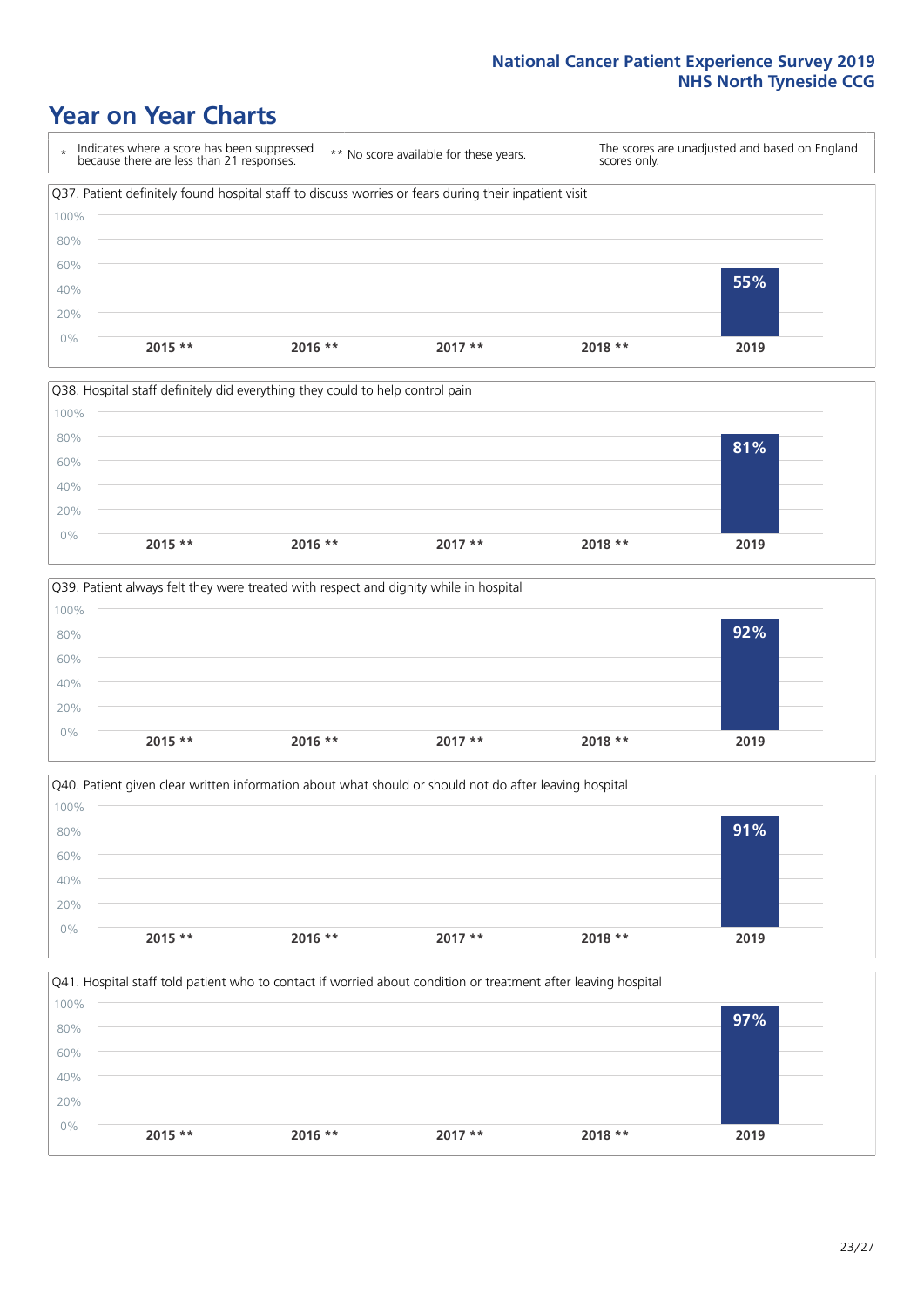### **Year on Year Charts**

\* Indicates where a score has been suppressed because there are less than 21 responses.

\*\* No score available for these years.

The scores are unadjusted and based on England scores only.

#### **HOSPITAL CARE AS A DAY PATIENT / OUTPATIENT**

![](_page_23_Figure_6.jpeg)

![](_page_23_Figure_7.jpeg)

![](_page_23_Figure_8.jpeg)

![](_page_23_Figure_9.jpeg)

Q49. Beforehand patient completely had all information needed about chemotherapy treatment 100%

![](_page_23_Figure_11.jpeg)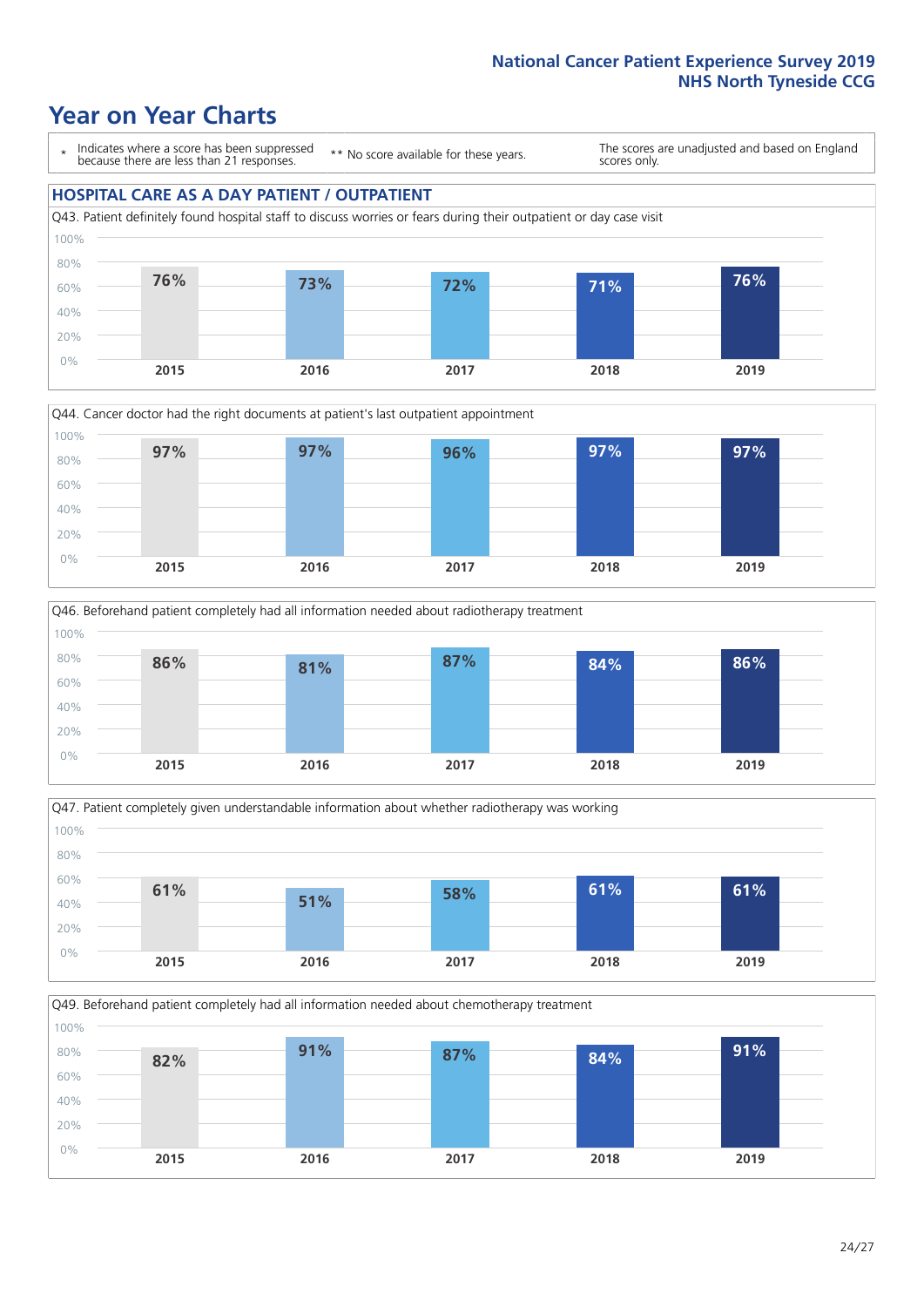### **Year on Year Charts**

![](_page_24_Figure_2.jpeg)

#### **HOME CARE AND SUPPORT**

![](_page_24_Figure_4.jpeg)

![](_page_24_Figure_5.jpeg)

![](_page_24_Figure_6.jpeg)

#### **CARE FROM YOUR GENERAL PRACTICE** Q54. GP given enough information about patient's condition and treatment 0% 20% 40% 60% 80% 100% **2015 2016 2017 2018 2019 98% 98% 97% 98% 99%**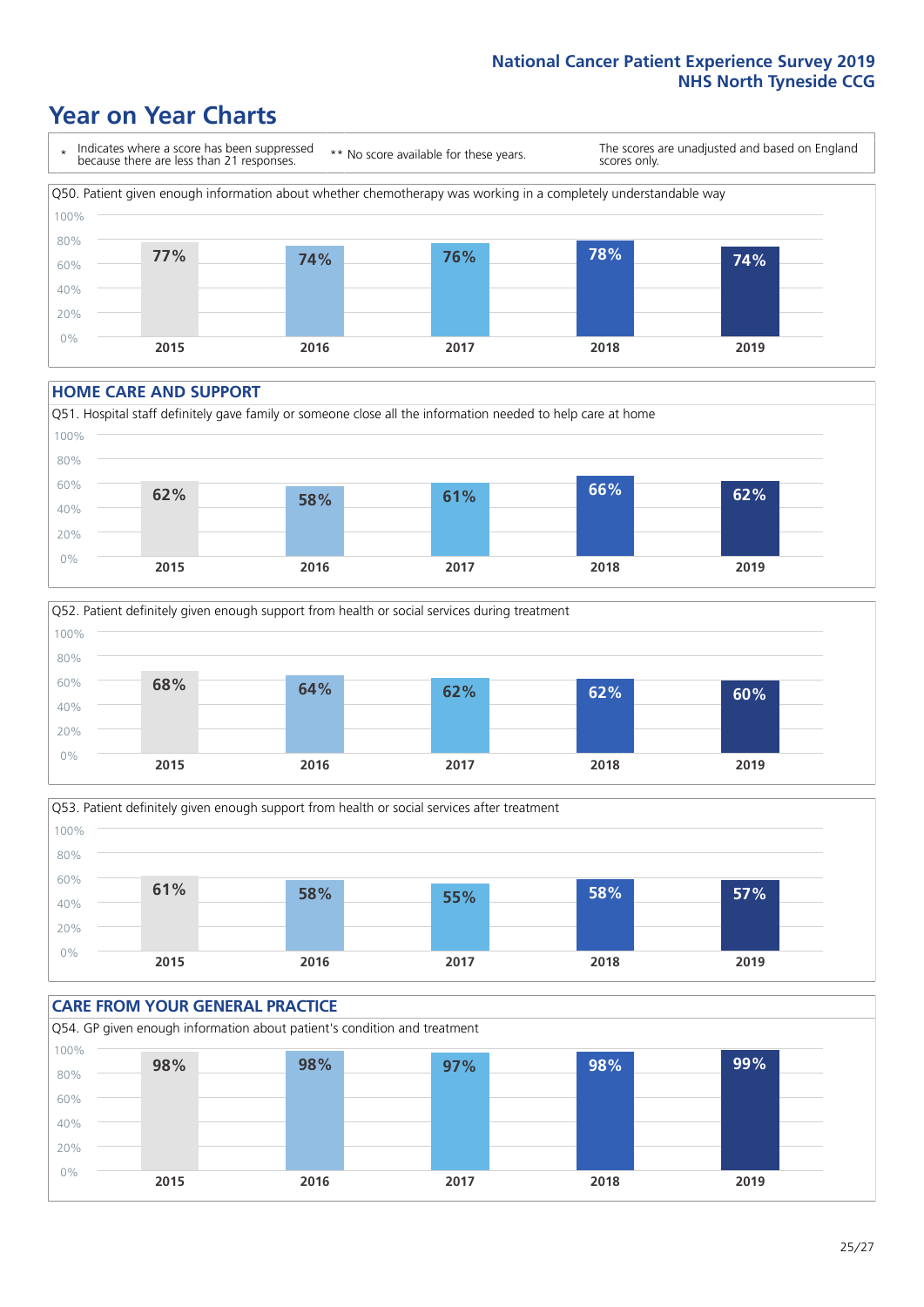### **Year on Year Charts**

\* Indicates where a score has been suppressed because there are less than 21 responses.

\*\* No score available for these years.

The scores are unadjusted and based on England scores only.

![](_page_25_Figure_5.jpeg)

#### **YOUR OVERALL NHS CARE**

![](_page_25_Figure_7.jpeg)

![](_page_25_Figure_8.jpeg)

![](_page_25_Figure_9.jpeg)

Q59. Patient felt length of time for attending clinics and appointments for cancer was about right 100%

![](_page_25_Figure_11.jpeg)